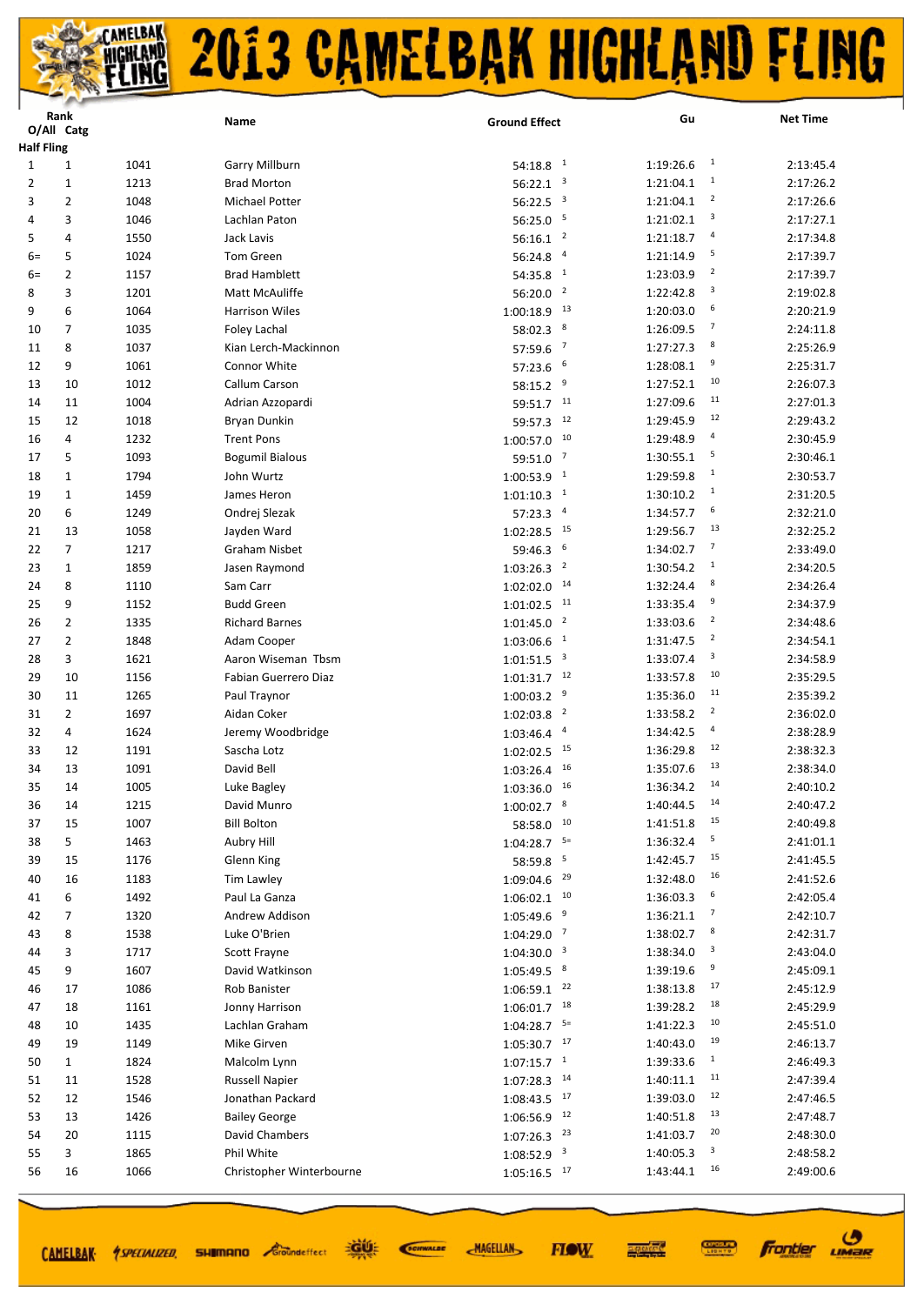|                   | Rank           |      | Name                   | <b>Ground Effect</b>        | Gu                           | <b>Net Time</b> |
|-------------------|----------------|------|------------------------|-----------------------------|------------------------------|-----------------|
| <b>Half Fling</b> | O/All Catg     |      |                        |                             |                              |                 |
| 57                | 21             | 1167 | <b>Grant Holbert</b>   | 24<br>1:08:10.6             | 21<br>1:40:58.5              | 2:49:09.1       |
| 58                | 14             | 1332 | <b>Barry Bance</b>     | 13<br>1:07:19.3             | 14<br>1:42:19.7              | 2:49:39.0       |
| 59                | 17             | 1008 | Tom Bolton             | 14<br>1:02:05.0             | 17<br>1:48:02.7              | 2:50:07.7       |
| 60                | 15             | 1448 | Patrick Halloran       | 26                          | 15<br>1:39:50.0              | 2:50:11.5       |
| 61                | 22             | 1131 | Courtney Dixon         | 1:10:21.5<br>25             | 22<br>1:41:39.6              | 2:50:13.6       |
| 62                |                |      |                        | 1:08:34.0<br>20             | 16                           | 2:50:22.4       |
|                   | 16             | 1414 | Richard Enthoven       | 1:09:14.1<br>32             | 1:41:08.3<br>23<br>1:41:11.9 | 2:50:45.6       |
| 63                | 23             | 1182 | <b>Brendan Lakey</b>   | 1:09:33.7<br>22             | 18                           |                 |
| 64                | 18             | 1033 | Harry Kooros           | 1:09:40.0<br>33             | 1:41:47.3<br>24              | 2:51:27.3       |
| 65                | 24             | 1204 | Luke Meli              | 1:09:40.0<br>26             | 1:43:00.7<br>25              | 2:52:40.7       |
| 66                | 25             | 1210 | Carl Modena            | 1:08:45.0                   | 1:44:00.0<br>26              | 2:52:45.0       |
| 67                | 26             | 1159 | David Har              | 20<br>1:06:34.2             | 1:46:11.2<br>17              | 2:52:45.4       |
| 68                | 17             | 1484 | Andrew Kerec           | 33<br>1:11:26.8             | 1:41:33.1<br>27              | 2:52:59.9       |
| 69                | 27             | 1084 | <b>Matthew Andrews</b> | 21<br>1:06:39.7             | 1:46:31.9                    | 2:53:11.6       |
| 70                | 4              | 1768 | Anthony Rigney         | 5<br>1:10:03.0              | 4<br>1:43:27.4<br>19         | 2:53:30.4       |
| 71                | 19             | 1057 | Sam Stockwell          | 20<br>1:09:16.0             | 1:44:14.5                    | 2:53:30.5       |
| 72                | 4              | 1847 | Mike Contre            | $\overline{a}$<br>1:09:05.5 | 4<br>1:44:49.3               | 2:53:54.8       |
| 73                | 5              | 1730 | <b>Gary Hitches</b>    | $\overline{a}$<br>1:09:04.4 | 5<br>1:44:51.6               | 2:53:56.0       |
| 74                | $\mathbf{1}$   | 1646 | Karen Evans            | $\mathbf{1}$<br>1:10:28.3   | $\mathbf{1}$<br>1:43:28.1    | 2:53:56.4       |
| 75                | 18             | 1360 | Michele Buson          | 28<br>1:10:50.6             | 18<br>1:43:17.8              | 2:54:08.4       |
| 76                | 19             | 1385 | Jamie Cook             | 1:08:23.6<br>16             | 19<br>1:45:47.4              | 2:54:11.0       |
| 77                | 20             | 1617 | David Wilkinson        | 18<br>1:08:55.0             | 20<br>1:45:25.7              | 2:54:20.7       |
| 78                | 28             | 1117 | Ben Chisholm           | 42<br>1:11:34.8             | 28<br>1:42:51.3              | 2:54:26.1       |
| 79                | $\mathbf{1}$   | 1282 | Kath Bicknell          | $\overline{2}$<br>1:12:11.0 | $\mathbf{1}$<br>1:42:44.9    | 2:54:55.9       |
| 80                | 29             | 1097 | Peter Bradley          | 27<br>1:08:54.1             | 29<br>1:46:23.8              | 2:55:17.9       |
| 81                | 5              | 1852 | Andrew Goff            | 5<br>1:10:58.1              | 5<br>1:45:08.0               | 2:56:06.1       |
| 82                | 30             | 1214 | Jeremy Muir            | 38<br>1:10:28.5             | 30<br>1:45:46.4              | 2:56:14.9       |
| 83                | 6              | 1845 | John Ashton            | $\overline{7}$<br>1:11:16.4 | 6<br>1:44:59.5               | 2:56:15.9       |
| 84                | 31             | 1202 | Simon McGowan          | 31<br>1:09:32.1             | 31<br>1:46:51.7              | 2:56:23.8       |
| 85                | $\overline{7}$ | 1862 | Scott Taylor           | 6<br>1:11:08.2              | 7<br>1:45:44.0               | 2:56:52.2       |
| 86                | 21             | 1506 | Andrew Macculloch      | 23<br>1:10:03.5             | 21<br>1:46:53.4              | 2:56:56.9       |
| 87                | 20             | 1014 | <b>Hugh Dawkins</b>    | 21<br>1:09:39.9             | 20<br>1:47:37.5              | 2:57:17.4       |
| 88                | 22             | 1481 | Stuart Keighran        | 32<br>1:11:26.3             | 22<br>1:46:03.4              | 2:57:29.7       |
| 89                | 23             | 1337 | Paul Beasley           | 15<br>1:08:12.6             | 23<br>1:49:41.5              | 2:57:54.1       |
| 90                | 32             | 1233 | <b>Ben Porter</b>      | 37<br>1:10:26.4             | 32<br>1:47:28.8              | 2:57:55.2       |
| 91                | 33             | 1276 | <b>Stafford West</b>   | 1:10:08.8<br>34             | 33<br>1:47:58.8              | 2:58:07.6       |
| 92                | 34             | 1225 | Wes Pendlebury         | 43<br>1:12:29.8             | 34<br>1:45:46.0              | 2:58:15.8       |
| 93                | 35             | 1105 | <b>Anthony Butt</b>    | $1:10:37.7$ <sup>39</sup>   | 35<br>1:47:46.7              | 2:58:24.4       |
| $94 =$            | $24=$          | 1334 | Robert Barber          | 27<br>1:10:21.7             | $24=$<br>1:48:35.5           | 2:58:57.2       |
| $94 =$            | $24=$          | 1540 | Matt O'Donnell         | 25<br>1:10:18.7             | $24=$<br>1:48:38.5           | 2:58:57.2       |
| 96                | 36             | 1155 | Maciej Grzskowiak      | 36<br>1:10:22.7             | 36<br>1:48:46.8              | 2:59:09.5       |
| 97                | 26             | 1510 | <b>Richard Manning</b> | 22<br>1:09:56.1             | 26<br>1:49:22.5              | 2:59:18.6       |
| 98                | 27             | 1537 | <b>Matthew Nott</b>    | 21<br>1:09:30.7             | 27<br>1:49:51.9              | 2:59:22.6       |
| 99                | 28             | 1361 | Michael Butcher        | 19<br>1:09:11.2             | 28<br>1:50:13.1              | 2:59:24.3       |
| 100               | 29             | 1336 | Kerry Baxter           | 34<br>1:11:43.5             | 29<br>1:47:51.5              | 2:59:35.0       |
| 101               | 37             | 1195 | <b>Andrew Luks</b>     | 1:10:13.3<br>35             | 37<br>1:49:41.8              | 2:59:55.1       |
| 102               | 38             | 1258 | Giuseppe Taroni        | 30<br>1:09:22.0             | 38<br>1:50:54.1              | 3:00:16.1       |
| 103               | 39             | 1165 | Joshua Hewitt          | 1:09:03.5<br>28             | 39<br>1:51:45.9              | 3:00:49.4       |
| 104               | 6              | 1760 | Cameron Osborne        | 8<br>1:11:30.4              | 6<br>1:49:20.1               | 3:00:50.5       |
| 105               | $\overline{7}$ | 1769 | <b>Malcolm Roberts</b> | 9<br>1:11:43.6              | $\overline{7}$<br>1:49:07.9  | 3:00:51.5       |
| 106               | 8              | 1684 | Simon Bolton           | 10<br>1:12:11.8             | 8<br>1:48:46.3               | 3:00:58.1       |
| 107               | 30             | 1401 | Darren Dean            | 29<br>1:10:53.5             | 30<br>1:50:08.0              | 3:01:01.5       |
| 108               | 31             | 1588 | Robert Stodart         | 1:06:51.4<br>11             | 31<br>1:54:11.5              | 3:01:02.9       |
| 109               | $\overline{2}$ | 1289 | Belinda Diprose        | $\mathbf{1}$<br>1:09:20.7   | $\overline{2}$<br>1:51:51.8  | 3:01:12.5       |
| 110               | 40             | 1250 | Peter Staciwa          | 54<br>1:14:43.1             | 40<br>1:46:30.3              | 3:01:13.4       |
| 111               | 41             | 1148 | James Ghata            | 40<br>1:11:07.3             | 41<br>1:50:09.7              | 3:01:17.0       |
| 112               | 32             | 1465 | Shane Holland          | 47<br>1:14:40.5             | 32<br>1:46:45.5              | 3:01:26.0       |
|                   |                |      |                        |                             |                              |                 |

道好

**SHIMANO** *Groundeffect* 

SCIENALDE

**MAGELLAN** 

 $\boldsymbol{\vartheta}$ 

**Frontier LIMBR** 

**CONNECT** 

医硬体质

**FIOW** 

CAMELBAK *ASPECIALIZED*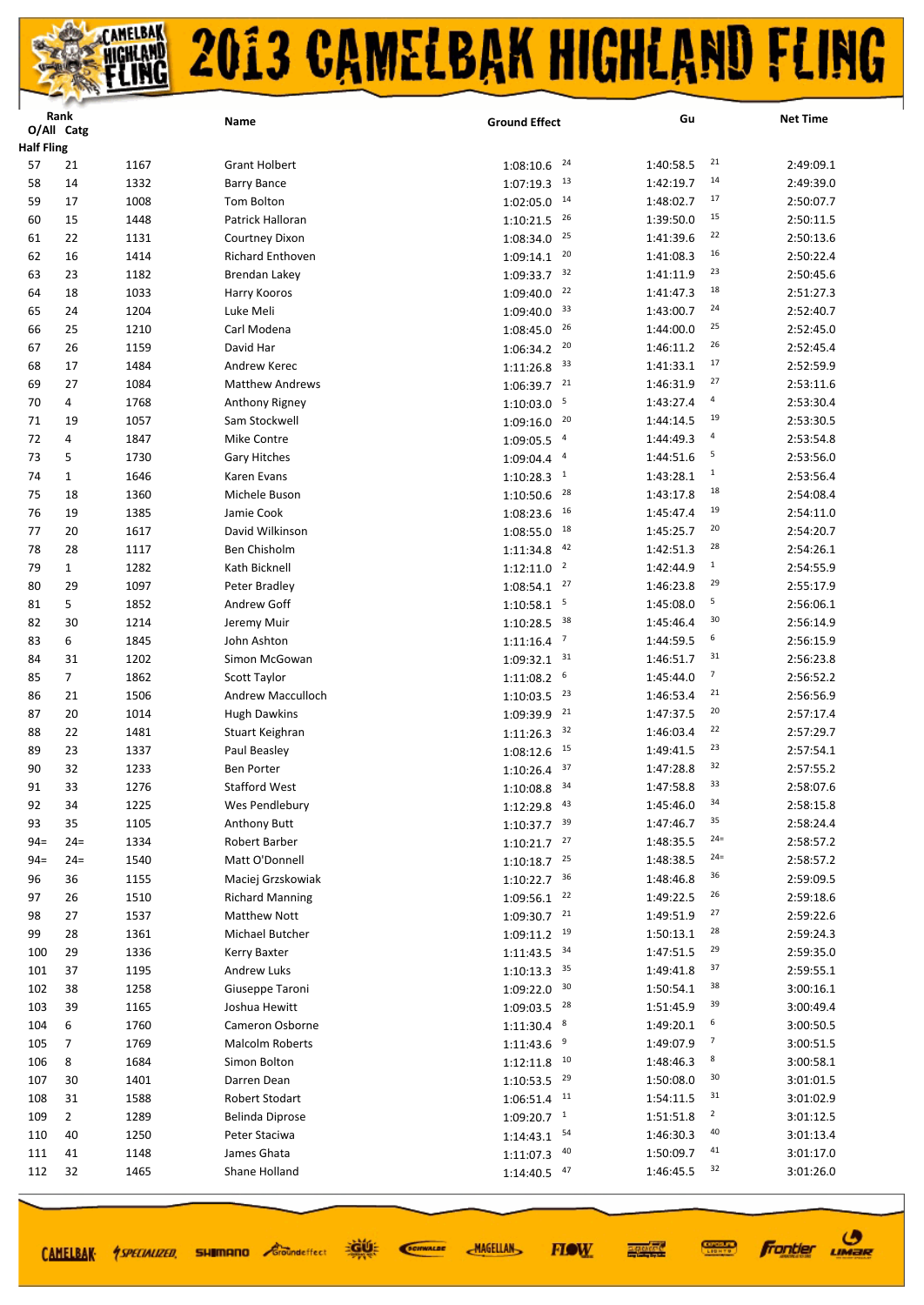|                          | Rank           |              | Name                          | <b>Ground Effect</b>                 | Gu                                   | <b>Net Time</b>        |
|--------------------------|----------------|--------------|-------------------------------|--------------------------------------|--------------------------------------|------------------------|
|                          | O/All Catg     |              |                               |                                      |                                      |                        |
| <b>Half Fling</b><br>113 | 33             | 1627         | Jason Woolford                | 38                                   | 33<br>1:48:26.7                      | 3:01:40.2              |
|                          |                |              |                               | 1:13:13.5<br>48                      | 42                                   |                        |
| 114<br>115               | 42             | 1113<br>1206 | Aaron Casey<br>Simon Metcalfe | 1:13:41.3<br>58                      | 1:48:09.8<br>43<br>1:46:25.7         | 3:01:51.1<br>3:01:55.5 |
|                          | 43             |              |                               | 1:15:29.8<br>50                      | 44                                   |                        |
| 116                      | 44             | 1187         | Charles Lee                   | 1:14:12.3<br>6                       | 1:48:01.3<br>9                       | 3:02:13.6              |
| 117                      | 9              | 1685         | Jim Buda                      | 1:10:08.4                            | 1:52:13.3<br>21                      | 3:02:21.7              |
| 118                      | 21             | 1040         | Patrick Mazzetti              | 25<br>1:14:55.0                      | 1:47:28.7<br>34                      | 3:02:23.7              |
| 119                      | 34             | 1495         | Mark Lavender                 | 31<br>1:11:24.5                      | 1:51:16.6<br>22                      | 3:02:41.1              |
| 120                      | 22             | 1062         | Darcy Whitfeld                | 19<br>1:09:14.5                      | 1:53:33.4<br>10                      | 3:02:47.9              |
| 121                      | 10             | 1706         | <b>Tony Deisel</b>            | 11<br>1:13:23.6                      | 1:49:48.8                            | 3:03:12.4              |
| 122                      | 35             | 1500         | <b>Bruce Lewis</b>            | 35<br>1:12:38.8                      | 35<br>1:50:35.9                      | 3:03:14.7              |
| 123                      | 45             | 1104         | lan Butler                    | 41<br>1:11:19.3                      | 45<br>1:52:14.8                      | 3:03:34.1              |
| 124                      | 36             | 1623         | Nick Wood                     | 36<br>1:12:49.4                      | 36<br>1:50:51.8                      | 3:03:41.2              |
| 125                      | 46             | 1190         | Tom Longhurst                 | 55<br>1:14:47.5                      | 46<br>1:48:56.3                      | 3:03:43.8              |
| 126                      | 11             | 1732         | <b>Terry Hunt</b>             | 16<br>1:14:29.0                      | 11<br>1:49:15.6                      | 3:03:44.6              |
| 127                      | $\overline{2}$ | 1637         | Vanessa Boatwright            | $\overline{\mathbf{c}}$<br>1:14:31.4 | $\overline{\mathbf{c}}$<br>1:49:17.0 | 3:03:48.4              |
| 128                      | 12             | 1745         | Geoff Lockhart                | 13<br>1:13:41.7                      | 12<br>1:50:26.6                      | 3:04:08.3              |
| 129                      | 37             | 1633         | Damien Zanni                  | 30<br>1:11:06.2                      | 37<br>1:53:32.3                      | 3:04:38.5              |
| 130                      | 47             | 1268         | Rob Tyson                     | 52<br>1:14:30.9                      | 47<br>1:50:17.7                      | 3:04:48.6              |
| 131                      | 48             | 1267         | John Tyson                    | 60<br>1:15:47.8                      | 48<br>1:49:00.9                      | 3:04:48.7              |
| 132                      | 13             | 1727         | <b>Greg Hatton</b>            | $\overline{7}$<br>1:10:18.0          | 13<br>1:54:43.6                      | 3:05:01.6              |
| 133                      | 49             | 1137         | <b>Andrew Fellows</b>         | 71<br>1:17:40.2                      | 49<br>1:47:25.4                      | 3:05:05.6              |
| 134                      | 50             | 1099         | William Brook                 | 72<br>1:17:43.9                      | 50<br>1:47:23.3                      | 3:05:07.2              |
| 135                      | 38             | 1589         | Dean Stonebridge              | 50<br>1:15:06.8                      | 38<br>1:50:09.8                      | 3:05:16.6              |
| 136                      | 39             | 1489         | <b>Brian Knowler</b>          | 39<br>1:13:15.7                      | 39<br>1:52:11.5                      | 3:05:27.2              |
| 137                      | 51             | 1279         | Chris Wyatt                   | 47<br>1:13:21.3                      | 51<br>1:52:13.4                      | 3:05:34.7              |
| 138                      | 52             | 1085         | <b>Ryan Andrews</b>           | 57<br>1:15:19.1                      | 52<br>1:50:19.4                      | 3:05:38.5              |
| 139                      | 40             | 1428         | Ian Gillard                   | 71<br>1:18:48.6                      | 40<br>1:47:04.5                      | 3:05:53.1              |
| 140                      | 3              | 1285         | Lynne Clarke                  | $\overline{\mathbf{3}}$<br>1:14:01.4 | 3<br>1:51:54.5                       | 3:05:55.9              |
| 141                      | 53             | 1101         | Jim Brunker                   | 19<br>1:06:01.9                      | 53<br>2:00:05.1                      | 3:06:07.0              |
| 142                      | 41             | 1377         | <b>Grant Christmas</b>        | 48<br>1:14:42.3                      | 41<br>1:51:35.8                      | 3:06:18.1              |
| 143                      | 54             | 1130         | <b>Edinson Diaz</b>           | 63<br>1:16:12.3                      | 54<br>1:50:09.2                      | 3:06:21.5              |
| 144                      | 55             | 1277         | Adrian Willingham             | 51<br>1:14:24.3                      | 55<br>1:52:06.7                      | 3:06:31.0              |
| 145                      | 56             | 1114         | Matt Caves                    | 53<br>1:14:31.0                      | 56<br>1:52:04.7                      | 3:06:35.7              |
| 146                      | 23             | 1000         | Lukas Adam                    | 24<br>1:14:44.9                      | 23<br>1:52:00.1                      | 3:06:45.0              |
| 147                      | 57             | 1094         | Daryl Bird                    | 56<br>1:14:51.4                      | 57<br>1:51:53.8                      | 3:06:45.2              |
| 148                      | 14             | 1682         | Jeremy Bennett                | $1:19:03.7$ <sup>24</sup>            | 14<br>1:47:51.0                      | 3:06:54.7              |
| 149                      | 15             | 1747         | Greg McCourt                  | $1:14:04.3$ <sup>14</sup>            | 15<br>1:52:51.1                      | 3:06:55.4              |
| 150                      | 2              | 1831         | Gavin Murray                  | $\overline{\mathbf{c}}$<br>1:14:17.4 | $\overline{2}$<br>1:52:42.1          | 3:06:59.5              |
| 151                      | 42             | 1441         | Nick Griffiths                | 40<br>1:13:29.5                      | 42<br>1:54:04.9                      | 3:07:34.4              |
| 152                      | 58             | 1133         | Ken Emeleus                   | 44<br>1:12:39.0                      | 58<br>1:54:56.0                      | 3:07:35.0              |
| 153                      | 4              | 1316         | Rebecca Vossen                | $\overline{a}$<br>1:14:43.5          | $\overline{a}$<br>1:52:55.1          | 3:07:38.6              |
| 154                      | 43             | 1619         | Paul Williams                 | 45<br>1:14:21.9                      | 43<br>1:53:20.0                      | 3:07:41.9              |
| 155                      | 24             | 111          | David Gradden                 | 1:20:44.5<br>29                      | 24<br>1:47:21.9                      | 3:08:06.4              |
| 156                      | 59             | 1188         | Angus Leech                   | 65<br>1:16:48.7                      | 59<br>1:51:20.9                      | 3:08:09.6              |
| 157                      | 60             | 1234         | Andrew Povah                  | 1:12:52.2<br>45                      | 60<br>1:55:20.8                      | 3:08:13.0              |
| 158                      | 44             | 1400         | Andrew Davidson               | 43<br>1:14:08.8                      | 44<br>1:54:34.1                      | 3:08:42.9              |
| 159                      | 25             | 1011         | Jonathon Burgmann             | 1:13:20.7<br>23                      | 25<br>1:55:58.0                      | 3:09:18.7              |
| 160                      | 61             | 1222         | Kirby Parsonage               | 62<br>1:16:11.2                      | 62<br>1:53:23.7                      | 3:09:34.9              |
| 161                      | 45             | 1383         | Darren Conley                 | 46<br>1:14:34.1                      | 45<br>1:55:08.7                      | 3:09:42.8              |
| 162                      | 62             | 1100         | Glen Brown                    | 69<br>1:17:14.1                      | 63<br>1:52:33.5                      | 3:09:47.6              |
| 163                      | 16             | 1873         | Craig Kappes                  | 20<br>1:16:30.2                      | 16<br>1:53:21.9                      | 3:09:52.1              |
| 164                      | 46             | 1430         | Benjamin Go                   | 70<br>1:18:17.9                      | 46<br>1:51:46.1                      | 3:10:04.0              |
| 165                      | 47             | 1439         |                               | 56                                   | 47<br>1:53:51.8                      | 3:10:05.2              |
| 166                      | 48             | 1488         | Jeremy Greenop                | 1:16:13.4<br>62                      | 48                                   | 3:10:07.0              |
|                          |                |              | Gavin Klingner                | 1:17:29.6<br>37                      | 1:52:37.4<br>49                      |                        |
| 167                      | 49             | 1616         | James Whitfeld                | 1:13:04.4<br>57                      | 1:57:12.8<br>50                      | 3:10:17.2              |
| 168                      | 50             | 1613         | Peter Wesley                  | 1:16:26.3                            | 1:54:03.4                            | 3:10:29.7              |

SCIENALDE

**MAGELLAN** 



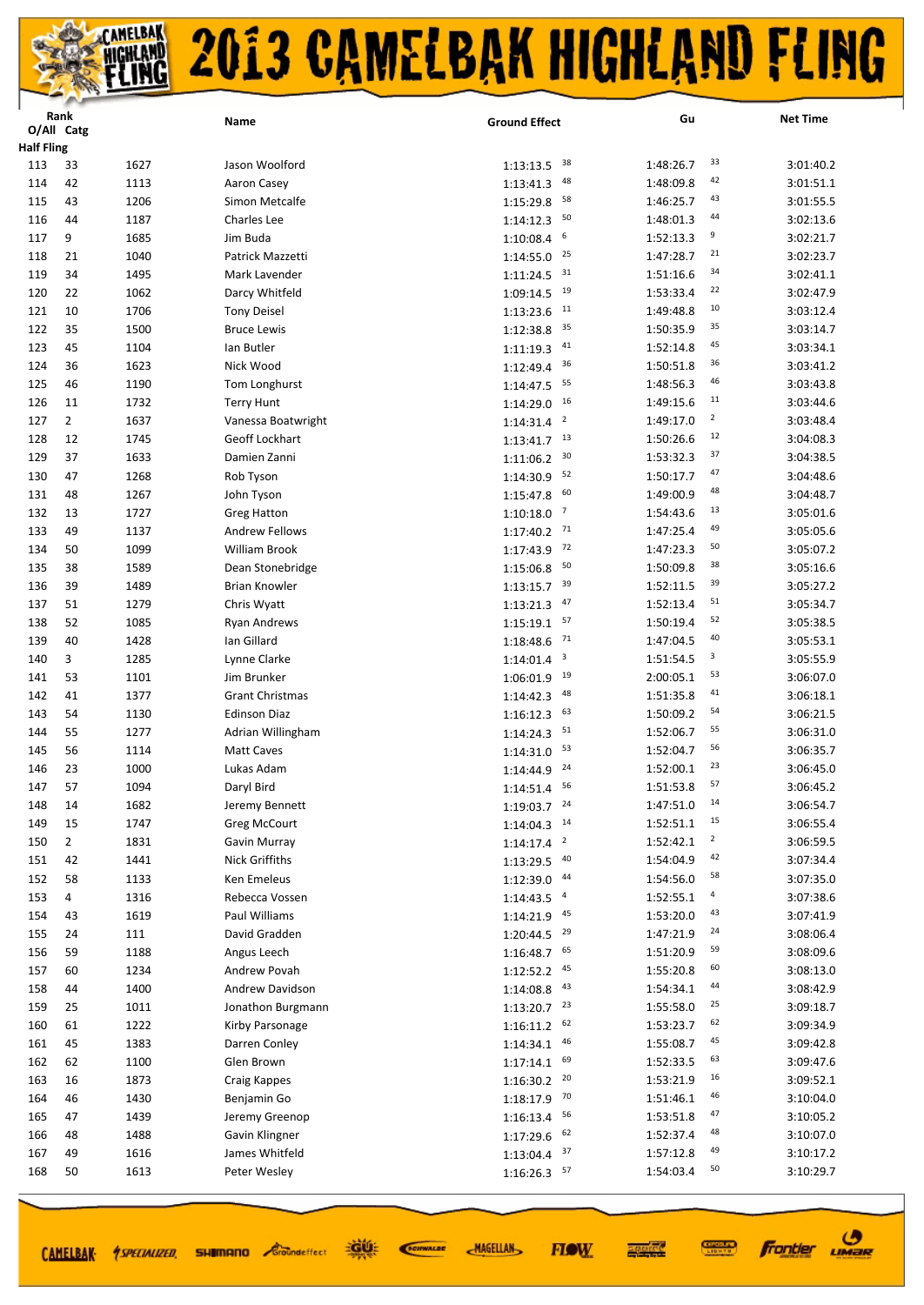|                   | Rank         |              | Name                        | <b>Ground Effect</b>        | Gu                     | <b>Net Time</b>              |
|-------------------|--------------|--------------|-----------------------------|-----------------------------|------------------------|------------------------------|
| O/All Catg        |              |              |                             |                             |                        |                              |
| <b>Half Fling</b> |              |              |                             |                             |                        | 64                           |
| 169               | 63           | 1231         | Dean Pons                   | 76<br>1:18:39.9             | 1:52:16.9              | 3:10:56.8                    |
| 170               | 64           | 1150         | Jesse Graham                | 49<br>1:13:52.9             | 1:57:22.6              | 65<br>3:11:15.5              |
| 171               | 65           | 1242         | Luis Rodriguez              | 46<br>1:13:18.8             | 1:58:04.0              | 66<br>3:11:22.8              |
| 172               | 51           | 1380         | Wayne Clarke                | 64<br>1:17:37.9             | 1:53:47.5              | 51<br>3:11:25.4              |
| 173               | 66           | 1197         | Duncan Macdonald            | 73<br>1:17:44.2             | 1:53:51.8              | 67<br>3:11:36.0              |
| 174               | 52           | 1590         | David Stuart                | 55<br>1:16:04.5             | 1:56:01.7              | 52<br>3:12:06.2              |
| 175               | 53           | 1556         | Kel Rankin                  | 61<br>1:17:13.8             | 1:54:58.1              | 53<br>3:12:11.9              |
| 176               | 54           | 1326         | lan Anderson                | 51<br>1:15:21.1             | 1:56:56.3              | 54<br>3:12:17.4              |
| 177               | 67           | 1095         | <b>Brad Bollard</b>         | 59<br>1:15:39.6             | 1:57:00.4              | 68<br>3:12:40.0              |
| 178               | 55           | 1516         | <b>Bill McGhie</b>          | 54<br>1:15:55.3             | 1:57:04.5              | 55<br>3:12:59.8              |
| 179               | 5            | 1301         | Amy Lanza                   | 5<br>1:16:00.2              | 1:57:04.6              | 5<br>3:13:04.8               |
| 180               | 3            | 1674         | Lynne Vaughan               | 3<br>1:15:00.8              | 1:58:07.4              | 3<br>3:13:08.2               |
| 181               | 17           | 1777         | Peter Slater                | 18<br>1:15:44.4             | 1:57:39.2              | 17<br>3:13:23.6              |
| 182               | 56           | 1520         | Chris Miller                | 58<br>1:16:31.4             | 1:56:59.3              | 56<br>3:13:30.7              |
| 183               | 68           | 1186         | Eden Leaper                 | 64<br>1:16:33.3             | 1:57:01.8              | 69<br>3:13:35.1              |
| 184               | 57           | 1339         | Peter Bennie                | 60<br>1:17:09.1             | 1:56:39.1              | 57<br>3:13:48.2              |
| 185               | 58           | 1503         | Le Creurer Loic             | 65<br>1:17:45.9             | 1:56:26.5              | 58<br>3:14:12.4              |
| 186               | 59           | 1425         | <b>Brent Gapes</b>          | 41<br>1:13:38.0             | 2:00:58.6              | 59<br>3:14:36.6              |
| $187 =$           | $60=$        | 1362         | <b>Bart Caffin</b>          | 104<br>1:24:21.0            | 1:50:17.8              | $60=$<br>3:14:38.8           |
| $187 =$           | $60 =$       | 1541         | Lindsey O'Grady             | 42<br>1:13:39.7             | 2:00:59.1              | $60=$<br>3:14:38.8           |
| 189               | 62           | 1532         | Simon Newson                | 68<br>1:18:10.9             | 1:56:30.1              | 62<br>3:14:41.0              |
| 190               | 18           | 1751         | Patrick McNamara            | 12<br>1:13:25.9             | 2:01:15.6              | 18<br>3:14:41.5              |
| 191               | 63           | 1493         | Andre Lackmann              | 77<br>1:19:21.5             | 1:55:30.5              | 63<br>3:14:52.0              |
| 192               | 19           | 1772         | Jorn Rudloff                | 19<br>1:16:14.7             | 1:58:46.4              | 19<br>3:15:01.1              |
| 193               | 26           | 1026         | Peter Grimble               | 28<br>1:20:37.4             | 1:54:30.8              | 26<br>3:15:08.2              |
| 194               | 69           | 1134         | Christian Farfan            | 66<br>1:16:53.8             | 1:59:14.3              | 70<br>3:16:08.1              |
| 195               | 27           | 1042         | Lewis Nott                  | 31<br>1:22:04.9             | 1:54:18.9              | 27<br>3:16:23.8              |
| 196               | $\mathbf{1}$ | 1070         | Linda Corrigan              | $\overline{2}$<br>1:19:36.9 | 1:56:58.4              | $\mathbf{1}$<br>3:16:35.3    |
| 197               | 64           | 1457         | Marcus Helgstedt            | 49<br>1:15:01.2             | 2:01:39.4              | 64<br>3:16:40.6              |
| 198               | 20           | 1724         | Chris Hardwick              | 15<br>1:14:24.3             | 2:02:26.3              | 20<br>3:16:50.6<br>65        |
| 199               | 65           | 1321         | <b>Rick Ahlburg</b>         | 72<br>1:18:59.0             | 1:58:04.2              | 3:17:03.2<br>71              |
| 200               | 70           | 1172         | Stephen James               | 79<br>1:20:02.4             | 1:57:15.5              | 3:17:17.9<br>66              |
| 201               | 66           | 1562         | <b>Andy Roberts</b>         | 53<br>1:15:51.0             | 2:01:32.6              | 3:17:23.6<br>72              |
| 202               | 71           | 1096         | Daniel Bottrill             | 74<br>1:18:23.0             | 1:59:03.7              | 3:17:26.7<br>$67=$           |
| $203=$            | $67=$        | 1327         | Kenny Arnott                | 106<br>1:24:43.4            | 1:52:52.0              | 3:17:35.4<br>$67=$           |
| $203 = 67 =$      |              | 1392         | Damon Cummins               | $1:19:00.4$ <sup>73</sup>   | 1:58:35.0              | 3:17:35.4                    |
| 205               | 21           | 1785         | <b>Terry Stevenson</b>      | $1:15:37.8$ $17$            | 2:02:02.0              | 21<br>3:17:39.8<br>69        |
| 206               | 69           | 1610         | Clive Watts                 | 67<br>1:18:10.6             | 1:59:33.1              | 3:17:43.7<br>70              |
| 207               | 70           | 1496         | David Leighton              | $1:24:53.2$ 108             | 1:53:09.2              | 3:18:02.4<br>71              |
| 208               | 71           | 1630         | Dave Youl                   | 107<br>1:24:52.7            | 1:53:14.3              | 3:18:07.0<br>22              |
| 209               | 22           | 1753         | David Morris                | 25<br>1:19:04.5<br>82       | 1:59:10.5              | 3:18:15.0<br>72              |
| 210               | 72           | 1515         | Leo Mazzetti                | 1:20:09.3                   | 1:58:08.5              | 3:18:17.8<br>23              |
| 211               | 23           | 1719         | Geoff Gradden               | 35<br>1:23:22.4<br>81       | 1:55:01.9              | 3:18:24.3<br>73              |
| 212               | 73           | 1357         | James New                   | 1:19:47.4<br>75             | 1:58:46.5              | 3:18:33.9<br>73              |
| 213               | 72           | 1132         | George Dobson               | 1:18:39.3<br>76             | 2:00:06.8              | 3:18:46.1<br>74              |
| 214               | 74           | 1469         | <b>Scott Hughes</b>         | 1:19:20.7<br>- 13           | 1:59:25.7              | 3:18:46.4<br>6               |
| 215               | 6            | 1869         | Carrie Ade                  | 1:24:37.8<br>85             | 1:54:16.5              | 3:18:54.3<br>75              |
| 216               | 75           | 1344         | Adam Black                  | 1:20:53.9<br>85             | 1:58:05.4              | 3:18:59.3<br>74              |
| 217               | 73           | 1239         | Cameron Ritchie             | 1:22:49.1<br>80             | 1:56:17.2              | 3:19:06.3<br>76              |
| 218               | 76           | 1526         | James Murray                | 1:19:46.2<br>27             | 1:59:38.3              | 3:19:24.5<br>28              |
| 219               | 28           | 1023         | Matthew Graham              | 1:19:24.4<br>90             | 2:00:10.0              | 3:19:34.4<br>77              |
| 220               | 77           | 184          | John Noonan                 | 1:21:52.6<br>44             | 1:57:44.9              | 3:19:37.5<br>78              |
| 221               | 78           | 1349         | <b>Matthew Bragg</b>        | 1:14:15.3<br>84             | 2:05:23.1              | 3:19:38.4<br>75              |
| 222               | 74           | 1103         | Daniel Butcher              | 1:21:54.1                   | 1:57:47.4              | 3:19:41.5<br>76              |
| 223<br>224        | 75<br>79     | 1102<br>1625 | Rod Burns<br>James Woodburn | 1:16:08.6<br>61             | 2:03:40.2<br>2:00:56.0 | 3:19:48.8<br>79<br>3:19:58.5 |
|                   |              |              |                             | 1:19:02.5 74                |                        |                              |

CAMELBAK *ASPECIALIZED* 

道理 **SHIMANO** *Groundeffect* 

**MAGELLAN** SCIENALDE

**FIOW** 



**CONNECT**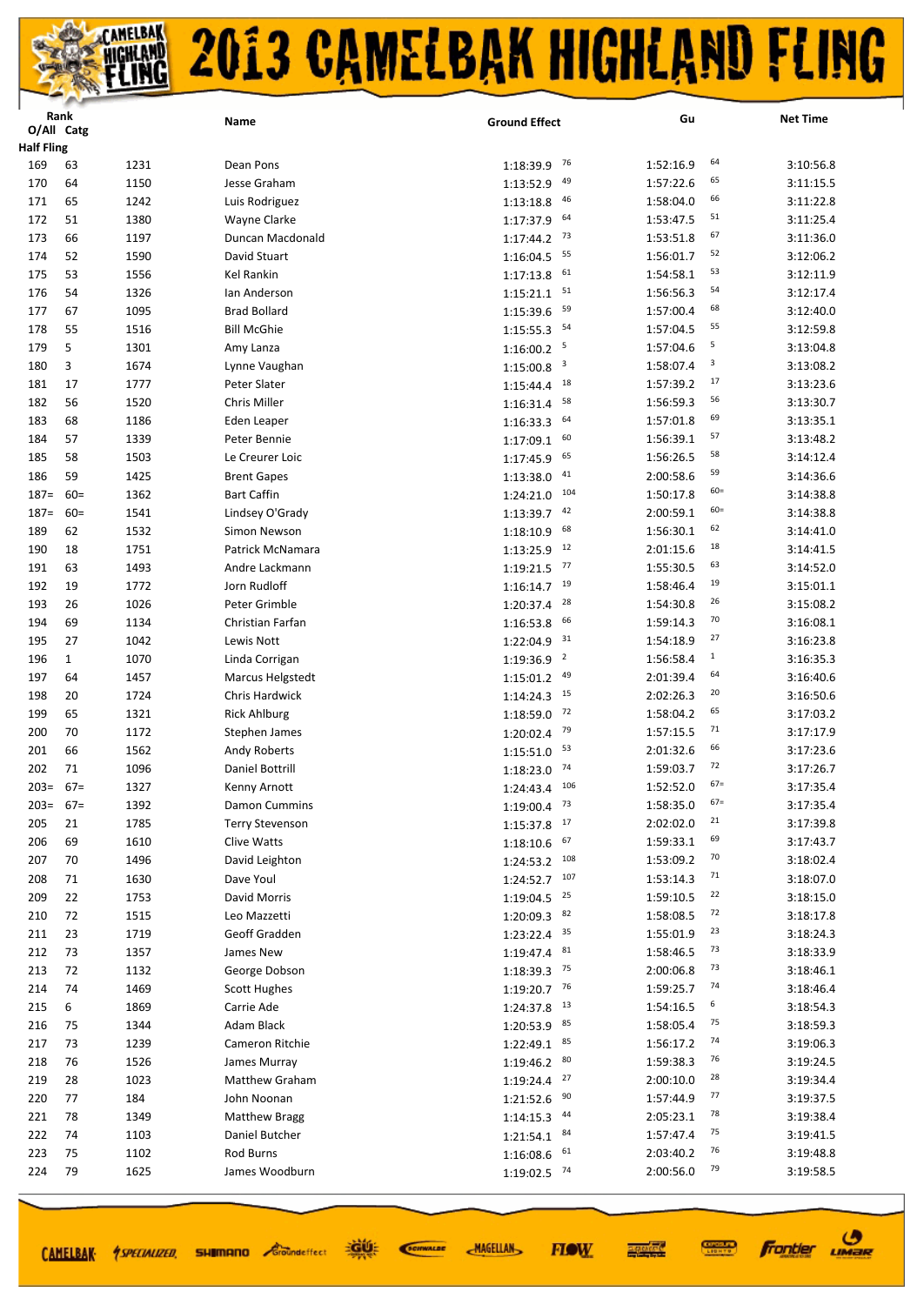|                   | Rank           |      | Name                   | <b>Ground Effect</b>                 | Gu                          | <b>Net Time</b> |
|-------------------|----------------|------|------------------------|--------------------------------------|-----------------------------|-----------------|
|                   | O/All Catg     |      |                        |                                      |                             |                 |
| <b>Half Fling</b> |                |      |                        |                                      |                             |                 |
| 225               | 24             | 1763 | <b>Michael Phipps</b>  | 31<br>1:22:21.1                      | 24<br>1:57:48.4             | 3:20:09.5       |
| 226               | 29             | 1045 | Matthew Osborne        | 26<br>1:17:18.9                      | 29<br>2:03:08.9             | 3:20:27.8       |
| 227               | 80             | 1421 | <b>Troy Fortune</b>    | 83<br>1:20:20.0                      | 80<br>2:00:18.3             | 3:20:38.3       |
| 228               | 25             | 1716 | <b>Russell Fox</b>     | 28<br>1:19:31.8                      | 25<br>2:01:26.9             | 3:20:58.7       |
| 229               | $\overline{7}$ | 1293 | Helena Golovanoff      | 6<br>1:19:22.0                       | 7<br>2:01:41.9              | 3:21:03.9       |
| 230               | 81             | 1409 | Michael Dulieu         | 123<br>1:27:37.5                     | 81<br>1:53:47.4             | 3:21:24.9       |
| 231               | 26             | 1762 | Leslie Paton           | 26<br>1:19:18.3                      | 26<br>2:02:11.9             | 3:21:30.2       |
| 232               | 2              | 1080 | Laura Renshaw          | $\mathbf{1}$<br>1:19:35.6            | $\overline{2}$<br>2:01:57.1 | 3:21:32.7       |
| 233               | 8              | 1283 | Penny Burrell          | $\overline{7}$<br>1:19:40.5          | 8<br>2:02:03.1              | 3:21:43.6       |
| 234               | 27             | 1784 | <b>Richard Stevens</b> | 46<br>1:25:43.2                      | 27<br>1:56:19.2             | 3:22:02.4       |
| 235               | 82             | 1514 | Marc Maxwell           | 88<br>1:21:19.9                      | 82<br>2:00:46.5             | 3:22:06.4       |
| 236               | 4              | 537  | Vicky Culver           | $\overline{4}$<br>1:18:59.5          | 4<br>2:03:17.3              | 3:22:16.8       |
| 237               | 76             | 1122 | Simon Couch            | 67<br>1:16:57.1                      | 77<br>2:05:37.0             | 3:22:34.1       |
| 238               | 28             | 1722 | John Grimble           | 23<br>1:18:55.5                      | 28<br>2:03:46.7             | 3:22:42.2       |
| 239               | 83             | 1513 | <b>Roger Matthews</b>  | 78<br>1:19:33.3                      | 83<br>2:03:11.0             | 3:22:44.3       |
| 240               | 29             | 1726 | Mark Hather            | 29<br>1:19:57.3                      | 29<br>2:02:55.9             | 3:22:53.2       |
| 241               | 84             | 1398 | Gordon Dandie          | 79<br>1:19:45.2                      | 84<br>2:03:09.5             | 3:22:54.7       |
| 242               | 30             | 1790 | Craig Weller           | 1:17:09.2<br>22                      | 30<br>2:06:14.5             | 3:23:23.7       |
| 243               | $\mathbf{1}$   | 1842 | Geoff Kemp             | $\mathbf{1}$<br>1:20:05.0            | $\mathbf{1}$<br>2:03:34.1   | 3:23:39.1       |
| 244               | 85             | 1563 | lan Roberts            | 89<br>1:21:39.2                      | 85<br>2:02:00.1             | 3:23:39.3       |
| 245               | 77             | 1112 | <b>Steven Carters</b>  | 70<br>1:17:30.9                      | 78<br>2:06:21.7             | 3:23:52.6       |
| 246               | 86             | 1408 | <b>Stuart Drumm</b>    | 69<br>1:18:12.4                      | 86<br>2:05:47.2             | 3:23:59.6       |
| 247               | 87             | 1534 | <b>Terry Nicholls</b>  | 84<br>1:20:36.5                      | 87<br>2:03:39.6             | 3:24:16.1       |
| 248               | 88             | 1405 | Russell Dixon          | 63<br>1:17:36.4                      | 88<br>2:06:44.2             | 3:24:20.6       |
| 249               | 89             | 378  | Rob Fraser             | 87<br>1:21:18.8                      | 89<br>2:03:04.1             | 3:24:22.9       |
| 250               | 90             | 1594 | Michael Syms           | 59<br>1:16:49.6                      | 90<br>2:07:37.4             | 3:24:27.0       |
| 251               | 91             | 1533 | Jonathan Newton        | 93<br>1:22:12.8                      | 91<br>2:02:22.9             | 3:24:35.7       |
| 252               | 31             | 1680 | Alan Bassingthwaighte  | 30<br>1:20:12.2                      | 31<br>2:04:48.9             | 3:25:01.1       |
| 253               | 3              | 1809 | Gary Bell              | $\overline{a}$<br>1:22:23.5          | 3<br>2:02:56.5              | 3:25:20.0       |
| 254               | 92             | 1350 | Haywood Brett          | 91<br>1:22:08.1                      | 92<br>2:03:34.3             | 3:25:42.4       |
| 255               | 9              | 1292 | Alyssa Glyde           | 10<br>1:22:32.6                      | 9<br>2:03:29.5              | 3:26:02.1       |
| 256               | 93             | 1581 | <b>Tony Simmonds</b>   | 66<br>1:18:04.4                      | 93<br>2:07:59.5             | 3:26:03.9       |
| 257               | 32             | 1788 | <b>Bud Walter</b>      | 32<br>1:22:22.5                      | 32<br>2:03:46.4             | 3:26:08.9       |
| 258               | 33             | 1688 | Alexander Calder       | 33<br>1:22:56.4                      | 33<br>2:03:50.4             | 3:26:46.8       |
| 259               | 78             | 1127 | John De Jonge          | 1:20:11.2<br>80                      | 79<br>2:06:42.8             | 3:26:54.0       |
| 260               | 10             | 1305 | Amanda Porter          | $1:23:13.6$ <sup>11</sup>            | 10<br>2:04:04.9             | 3:27:18.5       |
| 261               | 34             | 1775 | <b>Baz Simmons</b>     | 47<br>1:25:55.8                      | 34<br>2:01:37.6             | 3:27:33.4       |
| 262               | 94             | 1549 | Rob Peck               | 111<br>1:25:29.2                     | 94<br>2:02:11.0             | 3:27:40.2       |
| 263               | 79             | 9981 | Simon Patching         | 114<br>1:29:14.6                     | 80<br>1:58:44.4             | 3:27:59.0       |
| 264               | 35             | 1699 | <b>Brian Combridge</b> | 34<br>1:23:00.8                      | 35<br>2:05:06.1             | 3:28:06.9       |
| 265               | 95             | 1346 | John Boakes            | 103<br>1:24:14.6                     | 95<br>2:03:56.2             | 3:28:10.8       |
| 266               | 96             | 1575 | Alex Sherrard          | 116<br>1:26:32.7                     | 96<br>2:02:10.3             | 3:28:43.0       |
| 267               | 30             | 1068 | James Wright           | 30<br>1:21:35.8                      | 30<br>2:07:18.0             | 3:28:53.8       |
| 268               | 97             | 1490 | <b>Scott Kovacs</b>    | 52<br>1:15:40.3                      | 97<br>2:13:18.1             | 3:28:58.4       |
| 269               | 36             | 1750 | Ken McIlwain           | 27<br>1:19:26.9                      | 36<br>2:10:10.3             | 3:29:37.2       |
| 270               | 98             | 1427 | Lambros Giatras        | 115<br>1:26:29.0                     | 98<br>2:03:09.4             | 3:29:38.4       |
| 271               | 99             | 1367 | <b>Andrew Cantrill</b> | 95<br>1:22:25.8                      | 99<br>2:07:19.4             | 3:29:45.2       |
| 272               | 3              | 1081 | Katie Savio-Glasson    | $\overline{\mathbf{3}}$<br>1:20:51.7 | 3<br>2:08:58.8              | 3:29:50.5       |
| 273               | 8              | 1851 | Simon Feirclough       | 8<br>1:21:55.9                       | 8<br>2:08:04.9              | 3:30:00.8       |
| 274               | 5              | 1658 | Michelle Macfarlane    | 8<br>1:28:33.3                       | 5<br>2:01:36.1              | 3:30:09.4       |
| 275               | 31             | 1036 | Alex Le Bescond        | 32<br>1:22:48.6                      | 31<br>2:07:26.3             | 3:30:14.9       |
| 276               | 100            | 1345 | Hagen Bluhm            | 97<br>1:22:56.7                      | 100<br>2:07:24.2            | 3:30:20.9       |
| 277               | 101            | 1609 | lain Watt              | 92<br>1:22:10.9                      | 101<br>2:08:28.0            | 3:30:38.9       |
| 278               | 102            | 1584 | Andrew Smith           | 94<br>1:22:14.1                      | 102<br>2:08:34.8            | 3:30:48.9       |
| 279               | 4              | 1810 | David Blair            | $\overline{\mathbf{3}}$<br>1:17:27.8 | 4<br>2:13:40.3              | 3:31:08.1       |
| 280               | 11             | 1281 | Rebecca Beardmore      | 1:27:09.5 15                         | 11<br>2:04:00.4             | 3:31:09.9       |
|                   |                |      |                        |                                      |                             |                 |

CAMELBAK *ASPECIALIZED* 

道好 **SHIMANO** *Groundeffect* 

SCIENALDE

**MAGELLAN** 



**Frontier UMBR**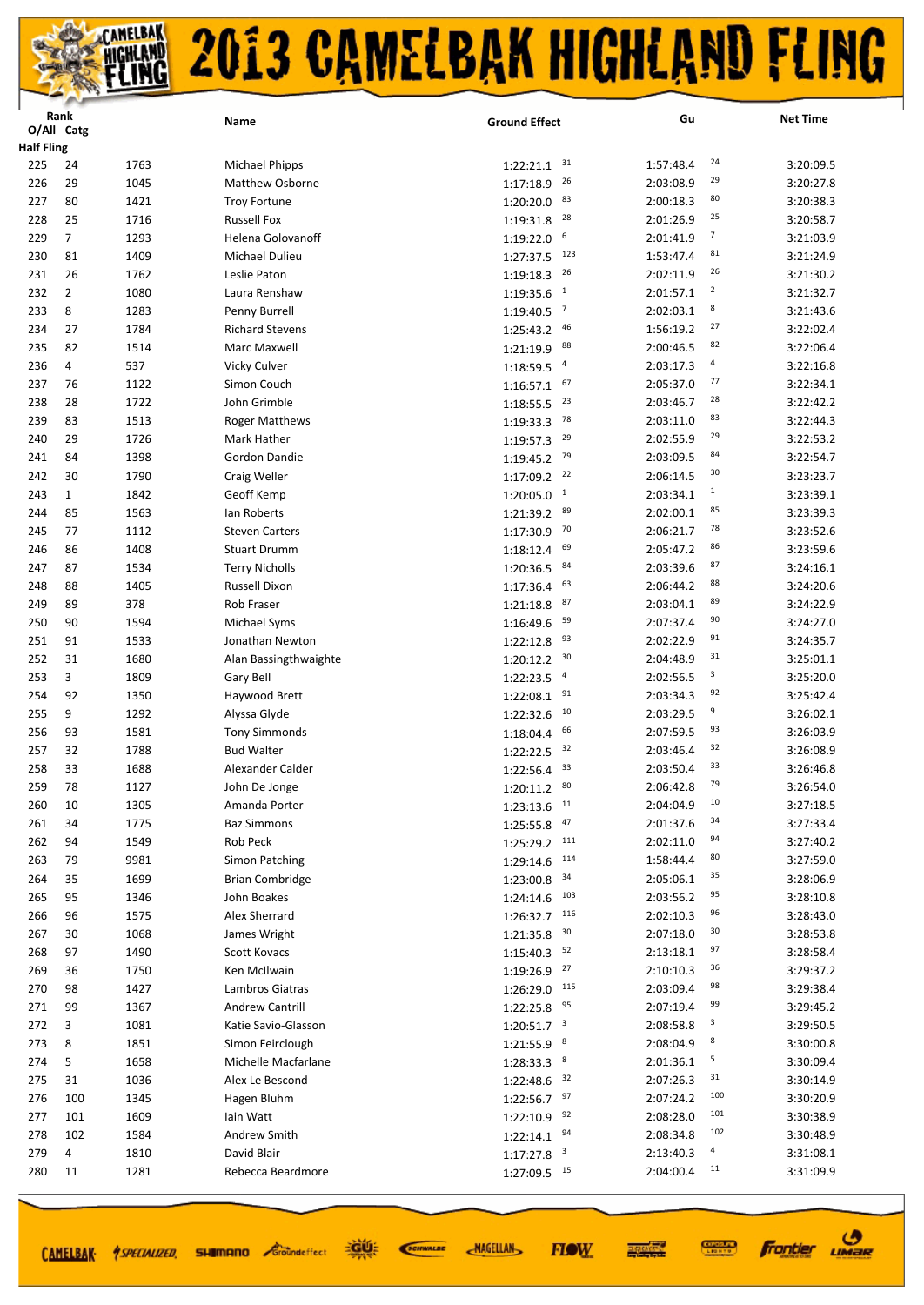|                   | Rank           |      | Name                    | <b>Ground Effect</b>        | Gu        |                | <b>Net Time</b> |
|-------------------|----------------|------|-------------------------|-----------------------------|-----------|----------------|-----------------|
|                   | O/All Catg     |      |                         |                             |           |                |                 |
| <b>Half Fling</b> |                |      |                         |                             |           |                |                 |
| 281               | 32             | 1013 | Seb Cuschieri           | 42<br>1:29:25.5             | 2:01:50.2 | 32             | 3:31:15.7       |
| 282               | 103            | 1386 | Darren Corke            | 102<br>1:24:04.8            | 2:07:46.8 | 103            | 3:31:51.6       |
| 283               | 6              | 1636 | Jen Benson              | $\overline{7}$<br>1:27:59.7 | 2:04:04.7 | 6              | 3:32:04.4       |
| 284               | 37             | 1778 | Lachlan Smith           | 38<br>1:24:00.4             | 2:08:11.2 | 37             | 3:32:11.6       |
| 285               | 104            | 1464 | Peter Hocking           | 121<br>1:27:04.0            | 2:05:37.1 | 104            | 3:32:41.1       |
| 286               | 12             | 1308 | Megan Scott             | 8<br>1:20:54.8              | 2:11:56.8 | 12             | 3:32:51.6       |
| 287               | 38             | 1766 | David Richards          | 39<br>1:24:07.3             | 2:09:12.5 | 38             | 3:33:19.8       |
| 288               | 105            | 1582 | Josh Simpson            | 144<br>1:29:28.0            | 2:04:05.5 | 105            | 3:33:33.5       |
| 289               | 80             | 1111 | Gavin Carter            | 89<br>1:23:10.0             | 2:10:34.2 | 81             | 3:33:44.2       |
| 290               | 81             | 1160 | <b>Peter Harkness</b>   | 108<br>1:28:29.8            | 2:05:19.1 | 82             | 3:33:48.9       |
| 291               | 5              | 1833 | Kevin Rae               | 5<br>1:22:48.5              | 2:11:14.4 | 5              | 3:34:02.9       |
| 292               | 106            | 1596 | Angus Taylor            | 86<br>1:21:14.1             | 2:13:00.4 | 106            | 3:34:14.5       |
| 293               | 107            | 1570 | Mark Sablatnig          | 120<br>1:26:59.5            | 2:07:20.7 | 107            | 3:34:20.2       |
| 294               | 108            | 1585 | Jeff Standen            | 100<br>1:23:43.6            | 2:10:54.2 | 108            | 3:34:37.8       |
| 295               | 39             | 1780 | Robert Standen          | 36<br>1:23:32.6             | 2:11:06.2 | 39             | 3:34:38.8       |
| 296               | 33             | 1034 | Corey Kovacs            | 41<br>1:29:24.7             | 2:05:32.4 | 33             | 3:34:57.1       |
| 297               | 109            | 1523 | Jason Moxham            | 114<br>1:26:15.4            | 2:08:43.5 | 109            | 3:34:58.9       |
| 298               | 110            | 1536 | Mark Nolan              | 154<br>1:31:38.5            | 2:03:32.5 | 110            | 3:35:11.0       |
| 299               | $\overline{7}$ | 1662 | <b>Catherine Moore</b>  | 6<br>1:27:24.3              | 2:08:02.0 | 7              | 3:35:26.3       |
| 300               | 82             | 1178 | Alex Kingston           | 88<br>1:23:00.3             | 2:12:36.7 | 83             | 3:35:37.0       |
| 301               | 111            | 1451 | <b>Richard Hardwick</b> | 180<br>1:34:46.2            | 2:01:01.7 | 111            | 3:35:47.9       |
| 302               | 83             | 1211 | <b>Michael Molloy</b>   | 106<br>1:28:21.1            | 2:07:38.7 | 84             | 3:35:59.8       |
| 303               | 8              | 1664 | Daisy Oayda             | 9<br>1:29:01.6              | 2:06:59.9 | 8              | 3:36:01.5       |
| 304               | 112            | 1324 | <b>Eckart Altenkamp</b> | 129<br>1:28:29.9            | 2:07:39.4 | 112            | 3:36:09.3       |
| 305               | 84             | 1246 | Jason Ryan              | 81<br>1:20:45.0             | 2:15:35.3 | 85             | 3:36:20.3       |
| 306               | 85             | 1227 | Jesse Perkins           | 87<br>1:22:54.8             | 2:13:33.2 | 86             | 3:36:28.0       |
| 307               | 13             | 1298 | Carol Joyce             | 9<br>1:22:12.2              | 2:14:29.5 | 13             | 3:36:41.7       |
| 308               | 86             | 1174 | Gordon Joyce            | 78<br>1:19:19.0             | 2:17:23.2 | 87             | 3:36:42.2       |
| 309               | 9              | 1866 | Steve Woodward          | 9<br>1:27:22.5              | 2:09:28.2 | 9              | 3:36:50.7       |
| 310               | 87             | 1126 | <b>Michael Davies</b>   | 110<br>1:28:48.8            | 2:08:06.2 | 88             | 3:36:55.0       |
| 311               | 113            | 1319 | Nick Ackland            | 133<br>1:28:43.9            | 2:08:16.0 | 113            | 3:36:59.9       |
| 312               | 40             | 1776 | Kevin Simpson           | 48<br>1:27:51.7             | 2:09:08.8 | 40             | 3:37:00.5       |
| 313               | 88             | 1270 | Damian Van              | 96<br>1:24:12.1             | 2:12:49.6 | 89             | 3:37:01.7       |
| 314               | 114            | 1612 | lan Wells               | 132<br>1:28:42.9            | 2:08:27.3 | 114            | 3:37:10.2       |
| 315               | 41             | 1793 | Graham Woods            | 67<br>1:34:06.3             | 2:03:12.3 | 41             | 3:37:18.6       |
| 316               | 42             | 1736 | Kevin Joy               | $1:28:20.2$ <sup>51</sup>   | 2:09:28.0 | 42             | 3:37:48.2       |
| 317               | 115            | 349  | <b>Grant Burrell</b>    | 139<br>1:28:54.6            | 2:09:34.9 | 115            | 3:38:29.5       |
| 318               | 43             | 1709 | Craig Elgie             | 41<br>1:24:14.4             | 2:14:24.0 | 43             | 3:38:38.4       |
| 319               | 44             | 1749 | <b>Stuart McDougall</b> | 49                          | 2:10:49.3 | 44             | 3:38:48.2       |
|                   | 116            |      |                         | 1:27:58.9                   |           | 116            |                 |
| 320               | 89             | 1432 | Andrew Gordon           | $1:28:07.2$ 127<br>112      | 2:10:53.3 | 90             | 3:39:00.5       |
| 321               |                | 1177 | <b>Trent King</b>       | 1:28:57.8<br>$\overline{2}$ | 2:10:10.0 | $\overline{2}$ | 3:39:07.8       |
| 322               | $\overline{2}$ | 1843 | David Stonebridge       | 1:29:39.1<br>50             | 2:09:35.0 | 45             | 3:39:14.1       |
| 323               | 45             | 558  | Christopher Copeland    | 1:28:10.1                   | 2:11:07.0 | 91             | 3:39:17.1       |
| 324               | 90             | 1261 | James Thompson          | 93<br>1:23:41.6             | 2:15:54.1 | 34             | 3:39:35.7       |
| 325               | 34             | 1006 | Matt Blood              | $1:27:04.5$ 37              | 2:12:40.1 | 92             | 3:39:44.6       |
| 326               | 91             | 1255 | Chris Sutherland        | 99<br>1:26:40.4             | 2:13:16.7 | 6              | 3:39:57.1       |
| 327               | 6              | 1830 | Dorian Munting          | 6<br>1:27:26.1              | 2:12:42.9 | 93             | 3:40:09.0       |
| 328               | 92             | 1135 | Andrew Featherstone     | 82<br>1:21:00.9             | 2:19:10.5 | 117            | 3:40:11.4       |
| 329               | 117            | 384  | Dennis Gillespie        | 141<br>1:29:03.2            | 2:11:12.6 |                | 3:40:15.8       |
| 330               | 118            | 1573 | Robert Scard            | 105<br>1:24:28.3            | 2:15:53.4 | 118            | 3:40:21.7       |
| 331               | 93             | 1087 | Robert Barton           | 92<br>1:23:22.7             | 2:16:59.8 | 94             | 3:40:22.5       |
| 332               | 119            | 1462 | Malcolm Hill            | 1:19:12.3<br>75             | 2:21:35.4 | 119            | 3:40:47.7       |
| 333               | 14             | 1284 | Sina Butterbrodt        | 14<br>1:26:12.5             | 2:14:38.9 | 14             | 3:40:51.4       |
| 334               | 120            | 1445 | Liam Grundy             | 1:34:34.5<br>174            | 2:06:41.5 | 120            | 3:41:16.0       |
| 335               | 121            | 1571 | Darren Sassall          | 179<br>1:34:44.0            | 2:06:43.6 | 121            | 3:41:27.6       |
| 336               | 94             | 1123 | Carter Cremer           | 1:27:11.8<br>102            | 2:14:38.7 | 95             | 3:41:50.5       |
|                   |                |      |                         |                             |           |                |                 |

CAMELBAK *SPECIALIZED* SHUMANO *Eroundeffect* 

道好 SCIENALDE **MAGELLAN** 

医硬体质 **FIOW** 

**Frontier UMBR** 

**CONNECT**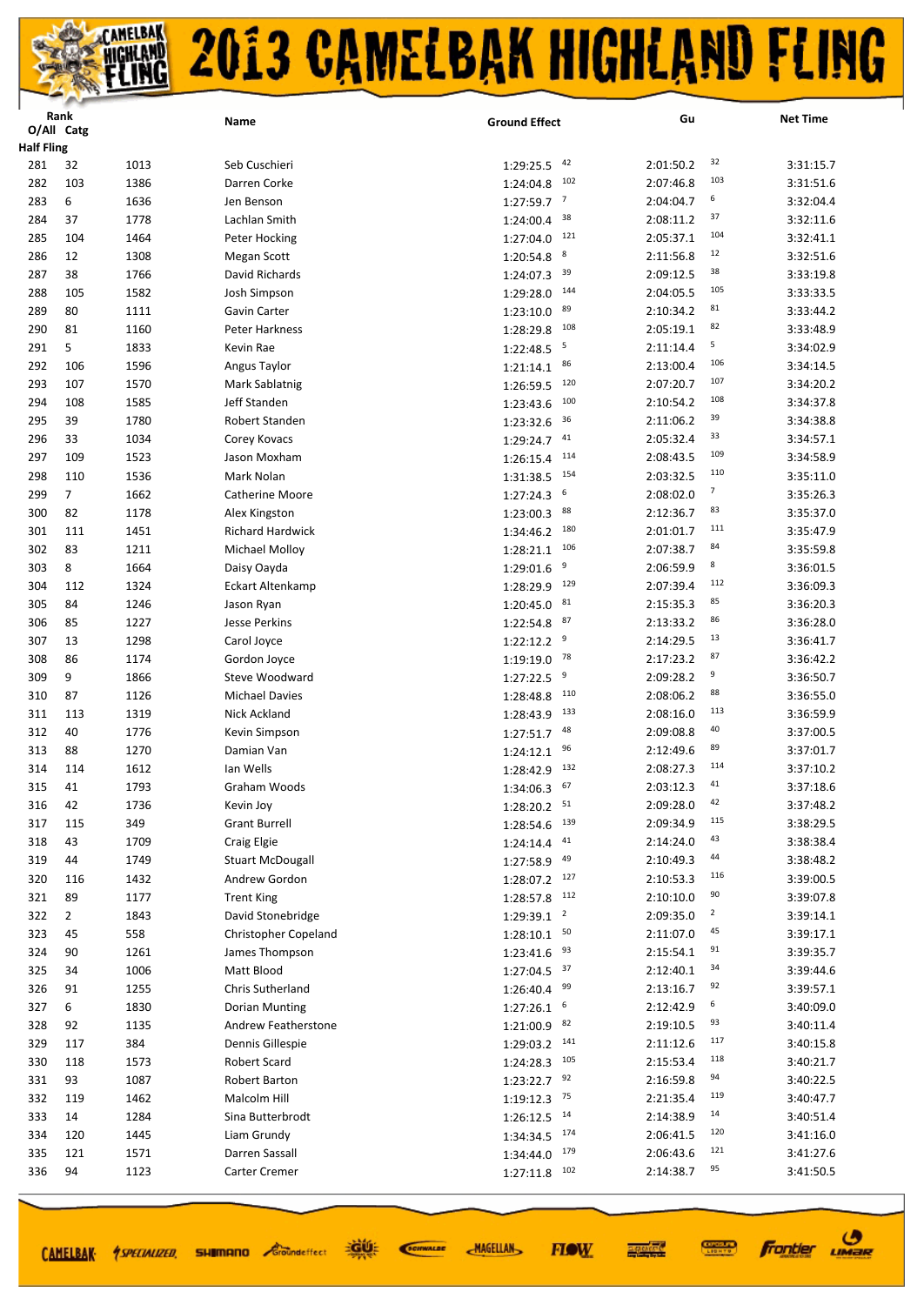|                   | Rank         |      | Name                   | <b>Ground Effect</b>     | Gu        | <b>Net Time</b>          |
|-------------------|--------------|------|------------------------|--------------------------|-----------|--------------------------|
|                   | O/All Catg   |      |                        |                          |           |                          |
| <b>Half Fling</b> |              |      |                        |                          |           |                          |
| 337               | 10           | 1853 | John Keating           | 10<br>1:27:37.5          | 2:14:16.9 | 10<br>3:41:54.4          |
| 338               | 122          | 460  | <b>Martin Neville</b>  | 142<br>1:29:04.4         | 2:12:53.8 | 122<br>3:41:58.2         |
| 339               | 46           | 1714 | Martin Fisher          | 40<br>1:24:09.6          | 2:18:06.3 | 46<br>3:42:15.9          |
| 340               | 35           | 1047 | James Phippen          | 35<br>1:23:43.7          | 2:18:33.6 | 35<br>3:42:17.3          |
| 341               | 95           | 1221 | Matt Parker            | 95<br>1:23:43.8          | 2:18:33.9 | 96<br>3:42:17.7          |
| 342               | 96           | 1108 | Ben Carlyon            | 94<br>1:23:43.7          | 2:18:34.8 | 97<br>3:42:18.5          |
| 343               | 15           | 1288 | Ange Delamont          | 17<br>1:28:07.0          | 2:15:12.1 | 15<br>3:43:19.1          |
| 344               | 36           | 1043 | <b>Henry Nott</b>      | 38<br>1:27:11.3          | 2:16:14.6 | 36<br>3:43:25.9          |
| 345               | 123          | 1411 | Graham Edmeads         | 1:27:46.2<br>125         | 2:15:44.4 | 123<br>3:43:30.6         |
| 346               | 97           | 1200 | <b>Trent McAllan</b>   | 104<br>1:28:02.5         | 2:15:40.8 | 98<br>3:43:43.3          |
| 347               | 124          | 1511 | Peter Marshall         | 101<br>1:23:49.9         | 2:20:01.0 | 124<br>3:43:50.9         |
| 348               | 125          | 1340 | Matt Berger            | 131<br>1:28:36.9         | 2:15:32.7 | 125<br>3:44:09.6         |
| 349               | 98           | 1240 | Matt Ritchie           | 119<br>1:30:10.3         | 2:14:24.7 | 99<br>3:44:35.0          |
| 350               | 16           | 1291 | Lucy Ghata             | 12<br>1:23:16.4          | 2:21:37.6 | 16<br>3:44:54.0          |
| 351               | 47           | 1789 | David Waterhouse       | 43<br>1:24:58.0          | 2:20:04.9 | 47<br>3:45:02.9          |
| 352               | 126          | 1508 | Matt Mahony            | 137<br>1:28:53.5         | 2:16:22.3 | 126<br>3:45:15.8         |
| 353               | 127          | 1418 | Richard Finlayson      | 98<br>1:23:19.7          | 2:22:02.8 | 127<br>3:45:22.5         |
| 354               | 128          | 1390 | Peter Crowe            | 146<br>1:29:30.9         | 2:15:58.6 | 128<br>3:45:29.5         |
|                   |              |      |                        | 13                       |           | 9                        |
| 355               | 9            | 1666 | April Park-Neilson     | 1:32:35.5                | 2:13:11.6 | 3:45:47.1<br>17          |
| 356               | 17           | 1300 | Hana Kosikova          | 16<br>1:27:15.4          | 2:18:42.7 | 3:45:58.1<br>129         |
| 357               | 129          | 1512 | Ollie Matheson         | 138<br>1:28:53.7         | 2:17:05.7 | 3:45:59.4                |
| 358               | 130          | 1525 | Craig Murphy           | 150<br>1:30:23.8         | 2:15:38.1 | 130<br>3:46:01.9         |
| 359               | 99           | 1088 | Peter Bates            | 100<br>1:26:56.9         | 2:19:08.0 | 100<br>3:46:04.9         |
| 360               | 131          | 1436 | <b>Martin Grant</b>    | 124<br>1:27:41.1         | 2:18:44.1 | 131<br>3:46:25.2         |
| 361               | 100          | 1089 | Simon Baxter           | 118<br>1:29:53.4         | 2:16:41.9 | 101<br>3:46:35.3         |
| 362               | 101          | 1271 | Ken Vijoen             | 68<br>1:17:00.5          | 2:29:47.3 | 102<br>3:46:47.8         |
| 363               | 102          | 1171 | Sean Jackson           | 121<br>1:31:09.6         | 2:16:16.1 | 103<br>3:47:25.7         |
| 364               | 48           | 1703 | <b>Michael Davies</b>  | 42<br>1:24:32.9          | 2:22:56.0 | 48<br>3:47:28.9          |
| 365               | 103          | 1860 | <b>Brent Rollings</b>  | 123<br>1:31:15.9         | 2:16:14.7 | 104<br>3:47:30.6         |
| 366               | 49           | 1720 | Duncan Grant           | 45<br>1:25:31.7          | 2:22:26.2 | 49<br>3:47:57.9          |
| 367               | 132          | 1363 | David Callaghan        | 143<br>1:29:12.3         | 2:19:08.4 | 132<br>3:48:20.7         |
| 368               | 133          | 1479 | Tony Kandalaft         | 140<br>1:28:56.7         | 2:19:27.3 | 133<br>3:48:24.0         |
| 369               | 104          | 1092 | Anthony Bennie         | 83<br>1:21:26.5          | 2:27:07.9 | 105<br>3:48:34.4         |
| 370               | 134          | 1447 | Peter Hallett          | 122<br>1:27:31.4         | 2:21:08.7 | 134<br>3:48:40.1         |
| 371               | 105          | 1125 | Chris Cruz             | 90<br>1:23:14.9          | 2:25:30.3 | 106<br>3:48:45.2         |
| 372               | 135          | 1412 | Graeme Elgie           | $1:28:26.0$ $128$        | 2:20:26.5 | 135<br>3:48:52.5         |
| 373               | 136          | 1396 | Alex Cuthbertson       | $1:31:14.0$ $152$        | 2:17:40.2 | 136<br>3:48:54.2         |
| 374               | $\mathbf{1}$ | 1805 | Carolyn Matthews       | $1:34:23.3$ <sup>1</sup> | 2:14:37.7 | $\mathbf 1$<br>3:49:01.0 |
| 375               | 137          | 1378 | <b>Stuart Clark</b>    | $1:29:41.1$ $147$        | 2:19:29.8 | 137<br>3:49:10.9         |
| 376               | 138          | 1402 | Ezio Di Giovanni       | 136<br>1:28:49.0         | 2:20:30.1 | 138<br>3:49:19.1         |
| 377               | 139          | 1365 | Pete Callaway          | $1:30:25.4$ 151          | 2:19:05.1 | 139<br>3:49:30.5         |
|                   |              |      | <b>Brendan Watmore</b> | 155                      | 2:17:27.1 | 140                      |
| 378               | 140          | 1608 |                        | 1:32:16.9<br>156         |           | 3:49:44.0<br>141         |
| 379               | 141          | 1604 | Chris Tyrrell          | 1:32:18.7                | 2:17:28.5 | 3:49:47.2<br>142         |
| 380               | 142          | 1382 | Chris Collingwood      | $118=$<br>1:26:56.1      | 2:23:03.5 | 3:49:59.6<br>107         |
| 381               | 106          | 1275 | <b>Trent Webster</b>   | 126<br>1:32:33.2         | 2:17:36.7 | 3:50:09.9                |
| 382               | 107          | 1220 | Craig O'Sullivan       | 101<br>1:27:00.5         | 2:23:24.5 | 108<br>3:50:25.0         |
| 383               | 108          | 1218 | Mike Nissen            | 1:28:41.8<br>109         | 2:21:52.5 | 109<br>3:50:34.3         |
| 384               | 50           | 1691 | Adrian Carlson         | 52<br>1:28:34.8          | 2:22:07.1 | 50<br>3:50:41.9          |
| 385               | 4            | 1072 | Jasmine Frankel        | 1:28:07.5<br>5           | 2:22:51.4 | 4<br>3:50:58.9           |
| 386               | 143          | 1628 | <b>Steve Wright</b>    | 1:25:14.3<br>110         | 2:25:44.7 | 143<br>3:50:59.0         |
| 387               | 109          | 1180 | Nick Knowles           | 103<br>1:27:56.2         | 2:23:14.0 | 110<br>3:51:10.2         |
| 388               | 144          | 1467 | Carl Horn              | 168<br>1:34:09.4         | 2:17:01.6 | 144<br>3:51:11.0         |
| 389               | 145          | 1587 | Phil Stockwell         | 157<br>1:32:53.1         | 2:18:28.0 | 145<br>3:51:21.1         |
| 390               | 51           | 1723 | Anthony Hannah         | 53<br>1:28:36.6          | 2:22:45.5 | 51<br>3:51:22.1          |
| 391               | 146          | 1442 | Volker Grimm           | 236<br>1:47:48.9         | 2:03:37.0 | 146<br>3:51:25.9         |
| 392               | 147          | 1521 | Paul Millett           | 109<br>1:25:05.3         | 2:26:31.7 | 147<br>3:51:37.0         |
|                   |              |      |                        |                          |           |                          |

道好

**SHIMANO** *Groundeffect* 

CAMELBAK *ASPECIALIZED* 

SCIENALDE

**MAGELLAN** 

 $\boldsymbol{\vartheta}$ 

**Frontier LIMBR** 

**CONNECT** 

医硬体质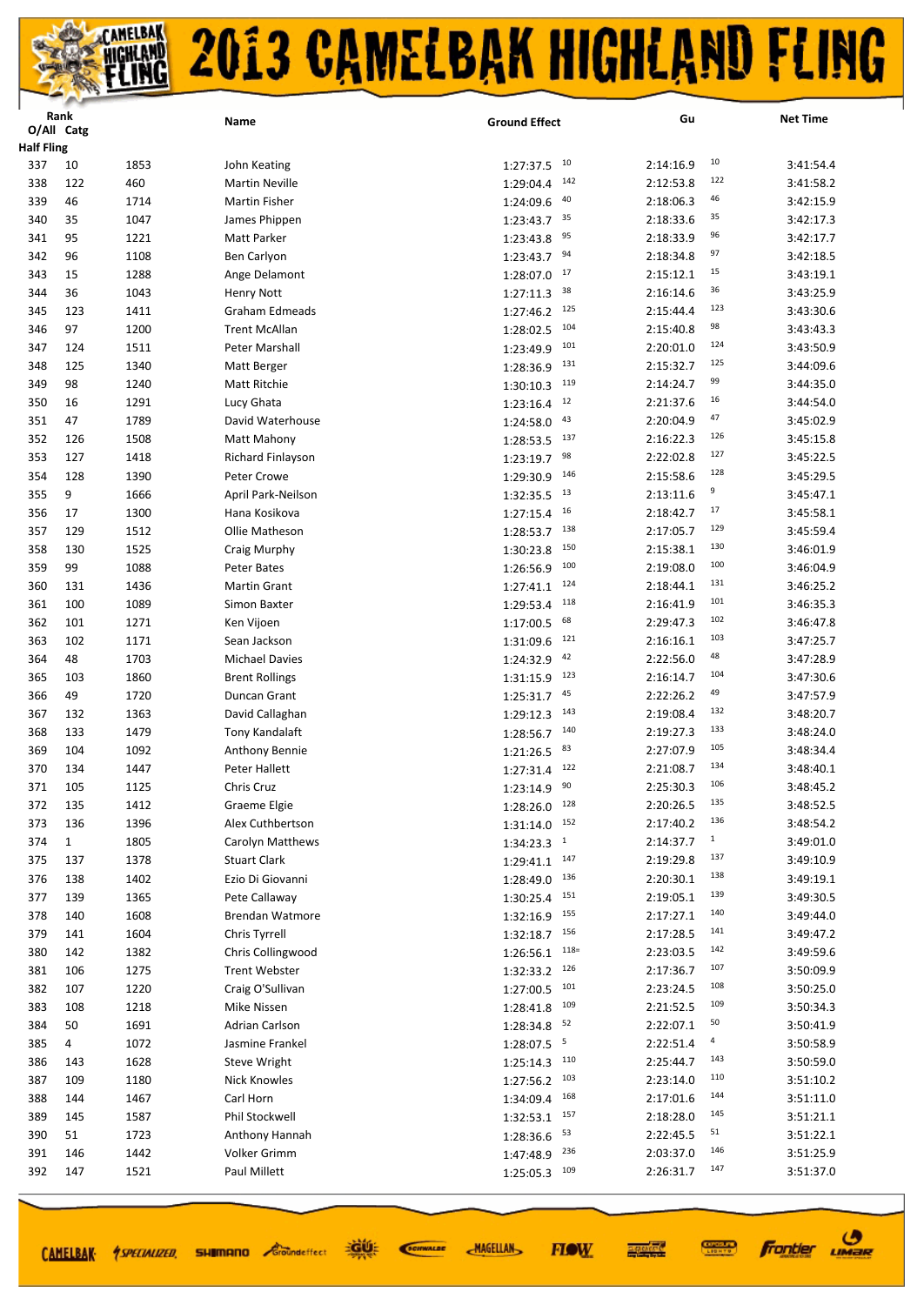|                          | Rank       |              | Name                        | <b>Ground Effect</b>        | Gu                           | <b>Net Time</b>        |
|--------------------------|------------|--------------|-----------------------------|-----------------------------|------------------------------|------------------------|
|                          | O/All Catg |              |                             |                             |                              |                        |
| <b>Half Fling</b><br>393 | 52         | 1770         | Glenn Robinson              | 64                          | 52<br>2:18:32.1              | 3:51:47.7              |
|                          | 53         | 1744         | Andreas Lissek              | 1:33:15.6<br>56             | 53<br>2:21:44.4              | 3:52:07.1              |
| 394<br>395               | 110        |              |                             | 1:30:22.7                   | 111                          |                        |
| 396                      | 111        | 1207         | Darren Mexsom               | $1:29:03.2$ 113<br>122      | 2:23:18.5<br>112             | 3:52:21.7              |
| 397                      | 37         | 1128<br>1065 | Craig De Leon<br>Max Wilson | 1:31:09.9<br>39             | 2:21:23.1<br>37<br>2:25:18.5 | 3:52:33.0<br>3:53:04.3 |
|                          |            |              |                             | 1:27:45.8<br>171            | 148                          |                        |
| 398<br>399               | 148        | 1393<br>1251 | Martin Cunningham           | 1:34:18.3<br>142            | 2:19:04.0<br>113             | 3:53:22.3              |
| 400                      | 112        |              | <b>Wayne Staples</b>        | 1:36:33.8<br>91             | 2:16:51.3<br>114             | 3:53:25.1<br>3:53:40.3 |
|                          | 113        | 1118         | Rodd Clarke                 | 1:23:22.2<br>34             | 2:30:18.1<br>38<br>2:30:07.7 |                        |
| 401                      | 38         | 1039         | Harry Lynam                 | 1:23:43.2<br>37             | 54                           | 3:53:50.9              |
| 402                      | 54<br>5    | 1728         | John Hawkins                | 1:23:33.1<br>6              | 2:30:22.7<br>5               | 3:53:55.8              |
| 403                      |            | 1071         | Charlotte Culver            | 1:28:40.3<br>71             | 2:25:23.8<br>55              | 3:54:04.1              |
| 404                      | 55         | 1713         | David Feeney                | 1:35:07.9<br>86             | 2:18:59.8<br>115             | 3:54:07.7              |
| 405                      | 114        | 1226         | Alberto Perego              | 1:22:52.2<br>43             | 2:31:18.4<br>39              | 3:54:10.6              |
| 406                      | 39         | 1060         | Simon West                  | 1:29:49.5<br>36             | 2:24:26.3<br>40              | 3:54:15.8              |
| 407                      | 40         | 1029         | Andy Hepple                 | 1:23:57.1<br>149            | 2:30:23.1<br>149             | 3:54:20.2              |
| 408                      | 149        | 1601         | Peter Torrington            | 1:30:19.2<br>97             | 2:24:02.7<br>116             | 3:54:21.9              |
| 409                      | 115        | 1116         | <b>Brad Cheek</b>           | 1:25:43.2<br>133            | 2:28:40.8<br>117             | 3:54:24.0              |
| 410                      | 116        | 1224         | Lachlan Pearce              | 1:34:29.5<br>116            | 2:19:59.9<br>118             | 3:54:29.4              |
| 411                      | 117        | 1273         | Dale Watson                 | 1:29:40.4<br>98             | 2:24:51.5<br>119             | 3:54:31.9              |
| 412                      | 118        | 1098         | Paul Britt                  | 1:26:36.5<br>21             | 2:28:18.9<br>56              | 3:54:55.4              |
| 413                      | 56         | 1738         | Andy Kelsey                 | 1:17:02.8                   | 2:37:55.2<br>57              | 3:54:58.0              |
| 414                      | 57         | 1734         | Paul Jensen                 | 59<br>1:32:19.8             | 2:22:49.6<br>6               | 3:55:09.4              |
| 415                      | 6          | 1074         | Skye Koke                   | $\overline{4}$<br>1:25:29.7 | 2:29:43.1<br>58              | 3:55:12.8              |
| 416                      | 58         | 1757         | Chris Nelsen                | 66<br>1:34:03.7             | 2:21:13.4<br>59              | 3:55:17.1              |
| 417                      | 59         | 1025         | Rob Grimble                 | 44<br>1:25:14.9             | 2:30:03.5                    | 3:55:18.4              |
| 418                      | 150        | 1603         | Matt Tyler                  | 178<br>1:34:39.6            | 150<br>2:20:50.2<br>120      | 3:55:29.8              |
| 419                      | 119        | 1170         | David Hudson                | 125<br>1:31:35.3            | 2:24:02.4                    | 3:55:37.7              |
| 420                      | 60         | 1701         | Jeremy Culver               | 58<br>1:31:23.4             | 60<br>2:24:16.0              | 3:55:39.4              |
| 421                      | 151        | 1524         | Ricky Murdoch               | 145<br>1:29:28.4            | 151<br>2:26:14.2             | 3:55:42.6              |
| 422                      | 120        | 1223         | Shane Peak                  | 115<br>1:29:30.8            | 121<br>2:26:12.9<br>10       | 3:55:43.7              |
| 423                      | 10         | 1665         | Jodie Old                   | 14<br>1:33:39.6             | 2:22:05.7<br>61              | 3:55:45.3              |
| 424                      | 61         | 1756         | <b>Bernie Negus</b>         | 70<br>1:34:37.5             | 2:21:18.9<br>152             | 3:55:56.4              |
| 425                      | 152        | 1375         | Peter Chin                  | 176<br>1:34:37.9            | 2:21:20.1<br>153             | 3:55:58.0              |
| 426                      | 153        | 1374         | <b>Michael Charles</b>      | 177<br>1:34:38.7            | 2:21:20.8<br>62              | 3:55:59.5              |
| 427                      | 62         | 1759         | Peter O'Neill               | 55<br>1:29:42.3             | 2:26:30.1<br>7               | 3:56:12.4              |
| 428                      | 7          | 1811         | Rob Bond                    | $1:37:07.8$ <sup>10</sup>   | 2:19:05.3                    | 3:56:13.1              |
| 429                      | 154        | 1472         | Grant Ives                  | 162<br>1:33:24.4            | 154<br>2:22:59.5<br>41       | 3:56:23.9              |
| 430                      | 41         | 1001         | Rasmus Altenkamp            | 40<br>1:28:33.8             | 2:28:00.4                    | 3:56:34.2              |
| 431                      | 155        | 1475         | Jesper Jensen               | 130<br>1:28:33.9            | 155<br>2:28:12.7<br>156      | 3:56:46.6              |
| 432                      | 156        | 1599         | Jeremy Tonks                | 148<br>1:29:51.5            | 2:27:13.9                    | 3:57:05.4              |
| 433                      | 157        | 1605         | Michael Van Den Bos         | 1:27:48.0<br>126            | 157<br>2:29:26.0             | 3:57:14.0              |
| 434                      | 63         | 1746         | Graeme Lynam                | 62<br>1:32:54.3             | 63<br>2:24:22.4              | 3:57:16.7              |
| 435                      | 11         | 1667         | Lisa Peters                 | 1:30:59.6<br>10             | 11<br>2:26:17.5              | 3:57:17.1              |
| 436                      | 12         | 1634         | Alison Anderson             | 11<br>1:31:25.8             | 12<br>2:25:53.0              | 3:57:18.8              |
| 437                      | 121        | 1192         | Caswell Lowe                | 107<br>1:28:29.2            | 122<br>2:28:58.5             | 3:57:27.7              |
| 438                      | 158        | 1564         | <b>Fletcher Rock</b>        | 112<br>1:25:38.2            | 158<br>2:32:23.3             | 3:58:01.5              |
| 439                      | 122        | 1106         | <b>Blake Callen</b>         | 1:33:47.0<br>131            | 123<br>2:24:16.9             | 3:58:03.9              |
| 440                      | 13         | 1654         | Kirin Lindop                | 12<br>1:31:27.2             | 13<br>2:26:37.5              | 3:58:04.7              |
| 441                      | 123        | 1256         | John Sutherland             | 130<br>1:33:42.6            | 124<br>2:24:34.6             | 3:58:17.2              |
| 442                      | 159        | 1597         | <b>Quentin Tetz</b>         | 99<br>1:23:34.3             | 159<br>2:35:24.9             | 3:58:59.2              |
| 443                      | 160        | 1330         | Mike Ayling                 | 167<br>1:34:03.1            | 160<br>2:25:05.0             | 3:59:08.1              |
| 444                      | 42         | 1056         | Richard Sollazzo            | 54<br>1:45:46.7             | 42<br>2:04:59.3              | 3:59:31.4              |
| 445                      | 161        | 1874         | Matt Jensen                 | 181<br>1:35:12.4            | 161<br>2:24:19.3             | 3:59:31.7              |
| 446                      | 124        | 1136         | Steve Fedorow               | 128<br>1:33:17.9            | 125<br>2:26:24.3             | 3:59:42.2              |
| 447                      | 18         | 1306         | Sonia Pragt                 | 19<br>1:36:22.8             | 18<br>2:23:50.8              | 4:00:13.6              |
| 448                      | 125        | 1194         | Shayne Ludlow               | $1:37:13.8$ $143$           | 126<br>2:23:08.1             | 4:00:21.9              |
|                          |            |              |                             |                             |                              |                        |

道好

**SHIMANO** *Groundeffect* 

CAMELBAK *ASPECIALIZED* 

SCIENALDE

**MAGELLAN** 

**Frontier UMBR** 

**CONNECT** 

医硬体质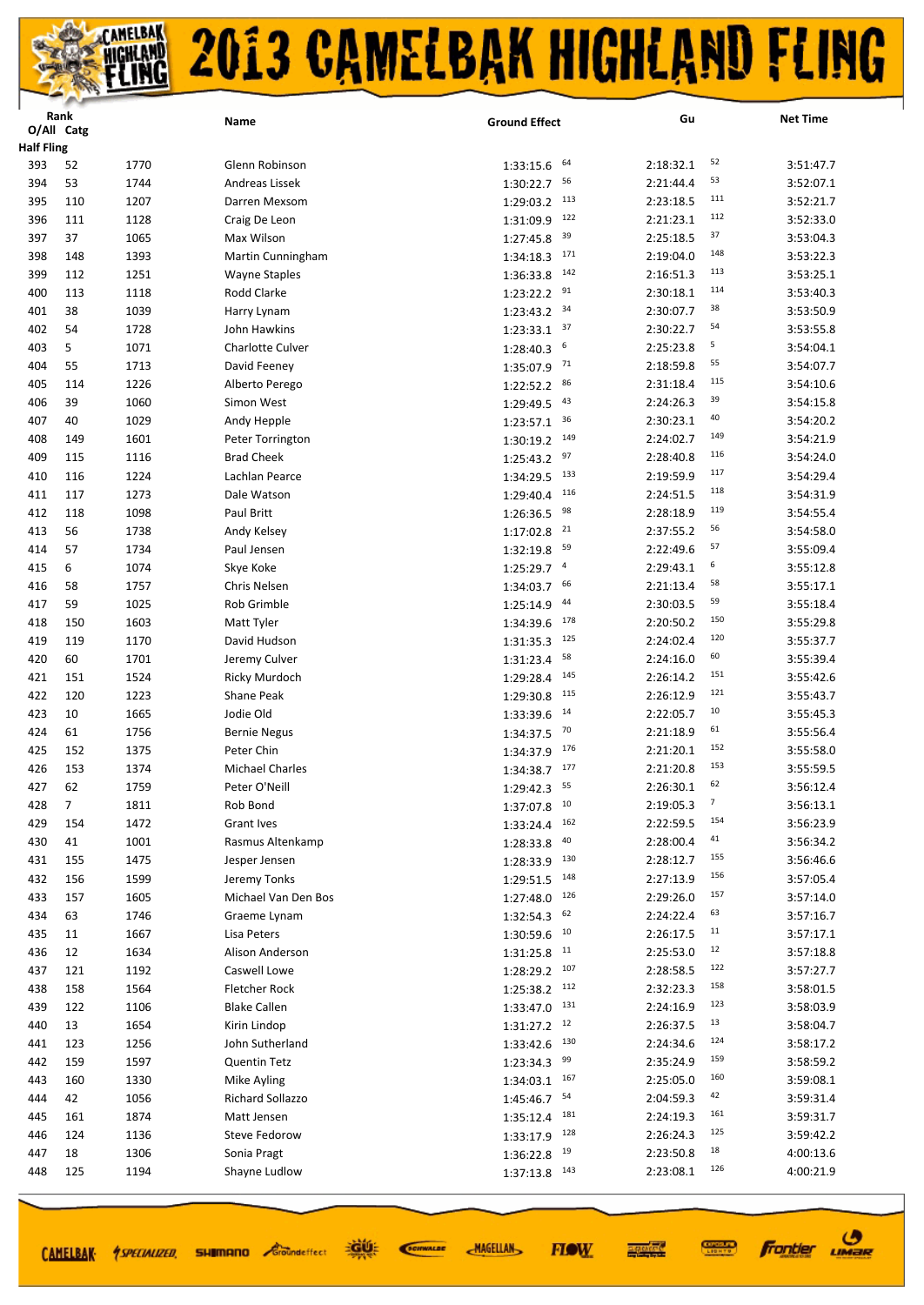|                   | Rank           |      | Name                    | <b>Ground Effect</b>                               | Gu        | <b>Net Time</b>                       |
|-------------------|----------------|------|-------------------------|----------------------------------------------------|-----------|---------------------------------------|
|                   | O/All Catg     |      |                         |                                                    |           |                                       |
| <b>Half Fling</b> |                |      |                         |                                                    |           | 64                                    |
| 449               | 64             | 1731 | Chris Horsley           | 61<br>1:32:49.5<br>166                             | 2:27:33.7 | 4:00:23.2<br>162                      |
| 450               | 162            | 1502 | Kevin Lock              | 1:34:01.2                                          | 2:26:27.4 | 4:00:28.6<br>127                      |
| 451               | 126            | 1107 | Rod Cameron             | 117<br>1:29:42.6                                   | 2:30:46.5 | 4:00:29.1<br>163                      |
| 452               | 163            | 1561 | Sean Richards           | 134<br>1:28:44.2                                   | 2:31:54.9 | 4:00:39.1                             |
| 453               | 164            | 1466 | Matthias Holm           | 96<br>1:22:29.1                                    | 2:38:18.7 | 164<br>4:00:47.8                      |
| 454               | 127            | 1241 | Peter Robinson          | 127<br>1:33:10.4                                   | 2:28:04.0 | 128<br>4:01:14.4                      |
| 455               | 65             | 1774 | Andrew Short            | 74<br>1:36:25.3                                    | 2:24:53.5 | 65<br>4:01:18.8                       |
| 456               | 8              | 1812 | Tony Branchflower       | 8<br>1:34:07.2                                     | 2:27:12.8 | 8<br>4:01:20.0                        |
| 457               | 165            | 1413 | Peter Elliott           | 190<br>1:36:24.8                                   | 2:24:57.1 | 165<br>4:01:21.9                      |
| 458               | 9              | 1818 | Pierre Fonsny           | $\overline{7}$<br>1:30:32.1                        | 2:30:56.5 | 9<br>4:01:28.6                        |
| 459               | 66             | 1687 | <b>Trevor Burton</b>    | 57<br>1:30:49.7                                    | 2:30:41.0 | 66<br>4:01:30.7                       |
| 460               | 128            | 1269 | Aleks Urosevic          | 145<br>1:37:32.4                                   | 2:23:59.9 | 129<br>4:01:32.3                      |
| 461               | 3              | 1839 | David Bolitho           | $\overline{4}$<br>1:36:03.2                        | 2:26:01.8 | 3<br>4:02:05.0                        |
| 462               | 67             | 1742 | <b>Brett Langworthy</b> | 65<br>1:33:30.3                                    | 2:28:36.6 | 67<br>4:02:06.9                       |
| 463               | $\overline{7}$ | 1076 | India Langworthy        | $\overline{7}$<br>1:33:30.3                        | 2:28:37.2 | $\overline{\phantom{a}}$<br>4:02:07.5 |
| 464               | 129            | 1196 | Mark Lynch              | 139<br>1:36:10.7                                   | 2:26:02.7 | 130<br>4:02:13.4                      |
| 465               | 68             | 1678 | Philippe Auroux         | 60<br>1:32:22.7                                    | 2:30:03.3 | 68<br>4:02:26.0                       |
| 466               | 69             | 1725 | Michael Hardwick        | 84<br>1:39:55.7                                    | 2:22:48.9 | 69<br>4:02:44.6                       |
| 467               | 166            | 1446 | <b>Richard Haines</b>   | 173<br>1:34:27.5                                   | 2:04:35.2 | 166<br>4:03:29.6                      |
| 468               | 70             | 1690 | Greg Camp               | 72<br>1:35:22.7                                    | 2:28:10.5 | 70<br>4:03:33.2                       |
| 469               | 130            | 1175 | <b>Heath Kiely</b>      | 124<br>1:31:22.6                                   | 2:32:23.9 | 131<br>4:03:46.5                      |
| 470               | 10             | 1808 | Ron Barber              | 12<br>1:40:00.3                                    | 2:24:10.7 | 10<br>4:04:11.0                       |
| 471               | 167            | 1364 | Lance Callaghan         | 187<br>1:36:10.5                                   | 2:28:46.7 | 167<br>4:04:57.2                      |
| 472               | 131            | 1264 | David Tom               | 132<br>1:34:21.6                                   | 2:30:37.8 | 132<br>4:04:59.4                      |
| 473               | 71             | 1721 | <b>Andrew Grant</b>     | 77<br>1:36:58.3                                    | 2:28:03.5 | 71<br>4:05:01.8                       |
| 474               | 14             | 1656 | Bronwyn Livermore       | 15<br>1:34:24.8                                    | 2:30:57.6 | 14<br>4:05:22.4                       |
| 475               | 43             | 1027 | Dylan Grubb             | 49<br>1:37:24.9                                    | 2:28:02.4 | 43<br>4:05:27.3                       |
| 476               | 72             | 1787 | Patrick Versace         | 63<br>1:33:05.5                                    | 2:32:52.5 | 72<br>4:05:58.0                       |
| 477               | 132            | 1162 | Dean Hassall            | 105<br>1:28:13.8                                   | 2:38:12.7 | 133<br>4:06:26.5                      |
| 478               | 44             | 1049 | Jarrod Pryor            | 44<br>1:34:30.4                                    | 2:32:24.6 | 44<br>4:06:55.0                       |
| 479               | 73             | 1704 | Mark Davis              | 54<br>1:29:35.9                                    | 2:37:26.7 | 73<br>4:07:02.6                       |
| 480               | 74             | 1758 | <b>Scott Newland</b>    | 73<br>1:35:32.2                                    | 2:31:37.2 | 74<br>4:07:09.4                       |
| 481               | 11             | 1857 | David Perrin            | 11<br>1:37:40.8                                    | 2:29:48.8 | 11<br>4:07:29.6                       |
| 482               | 12             | 1861 | Gordon Scott            | 12<br>1:37:46.3                                    | 2:29:46.9 | 12<br>4:07:33.2                       |
| 483               | 133            | 1173 | Martin Jones            | 147<br>1:38:35.3                                   | 2:29:08.0 | 134<br>4:07:43.3                      |
| 484               | 134            | 1129 | Paul Dengate            | $1:34:32.2$ $134$                                  | 2:33:30.8 | 135<br>4:08:03.0                      |
| 485               | 168            | 1370 | Jonathan Champion       | 169<br>1:34:10.4                                   | 2:34:00.8 | 168<br>4:08:11.2                      |
| 486               | 169            | 1518 | Chris McNab             | $1:34:19.5$ $172$                                  | 2:33:53.1 | 169<br>4:08:12.6                      |
| 487               | 45             | 1054 | Nick Simpson            | 48<br>1:36:25.0                                    | 2:31:53.7 | 45<br>4:08:18.7                       |
| 488               | 170            | 1592 | Scott Sullivan          | 198<br>1:38:34.3                                   | 2:29:45.8 | 170<br>4:08:20.1                      |
| 489               | 46             | 1016 | James Douglas           | 1:34:56.7<br>46                                    | 2:33:30.0 | 46<br>4:08:26.7                       |
| 490               | 171            | 1580 | Nick Simmonds           | 175<br>1:34:35.8                                   | 2:34:11.1 | 171<br>4:08:46.9                      |
| 491               | 172            | 1343 | <b>Greg Bittar</b>      | 158<br>1:33:00.0                                   | 2:36:17.4 | 172<br>4:09:17.4                      |
| 492               | 173            | 1341 | Aron Berkery            | 163<br>1:33:28.6                                   | 2:35:50.4 | 173<br>4:09:19.0                      |
| 493               | 4              | 1841 | Peter Jones             | $\overline{\mathbf{3}}$<br>1:34:43.0               | 2:34:43.8 | 4<br>4:09:26.8                        |
| 494               | 8              | 1083 | Melysha Turnbull        | 8                                                  | 2:33:03.7 | 8<br>4:09:27.6                        |
| 495               | 2              | 1797 | Kate Clezy              | 1:36:23.9<br>1:36:05.9<br>$\overline{\phantom{0}}$ | 2:33:40.8 | $\overline{\mathbf{c}}$<br>4:09:46.7  |
| 496               | 19             | 1568 | Judi Gearon             | 18                                                 | 2:38:47.8 | 19<br>4:09:53.0                       |
| 497               | 135            | 1179 | Michael Kirkpatrick     | 1:31:05.2<br>149                                   | 2:30:47.2 | 136<br>4:10:16.8                      |
|                   |                |      |                         | 1:39:29.6<br>78                                    |           | 75                                    |
| 498               | 75             | 1752 | <b>Bob Morgan</b>       | 1:37:30.1<br>80                                    | 2:33:44.7 | 4:11:14.8<br>76                       |
| 499               | 76             | 1741 | Karim Kooros            | 1:38:19.3                                          | 2:33:17.7 | 4:11:37.0<br>137                      |
| 500               | 136            | 1193 | Michael Lucey           | 1:33:33.8<br>129                                   | 2:38:04.8 | 4:11:38.6<br>11                       |
| 501               | 11             | 1817 | Keith Edwards           | 11<br>1:37:45.3                                    | 2:34:15.3 | 4:12:00.6<br>77                       |
| 502               | 77             | 1677 | <b>Stephen Atkins</b>   | 81<br>1:38:38.0                                    | 2:33:24.5 | 4:12:02.5<br>174                      |
| 503               | 174            | 1444 | Anthony Grubb           | 165<br>1:33:49.3                                   | 2:38:14.8 | 4:12:04.1<br>175                      |
| 504               | 175            | 1394 | Eddie Cuschieri         | 164<br>1:33:46.8                                   | 2:38:17.9 | 4:12:04.7                             |
|                   |                |      |                         |                                                    |           |                                       |

道好

CAMELBAK *SPECIALIZED* SHUMANO *Eroundeffect* 

SCIENALDE

**MAGELLAN** 

**FIOW** 

**Frontier UMBR** 

**CONNECT** 

医学院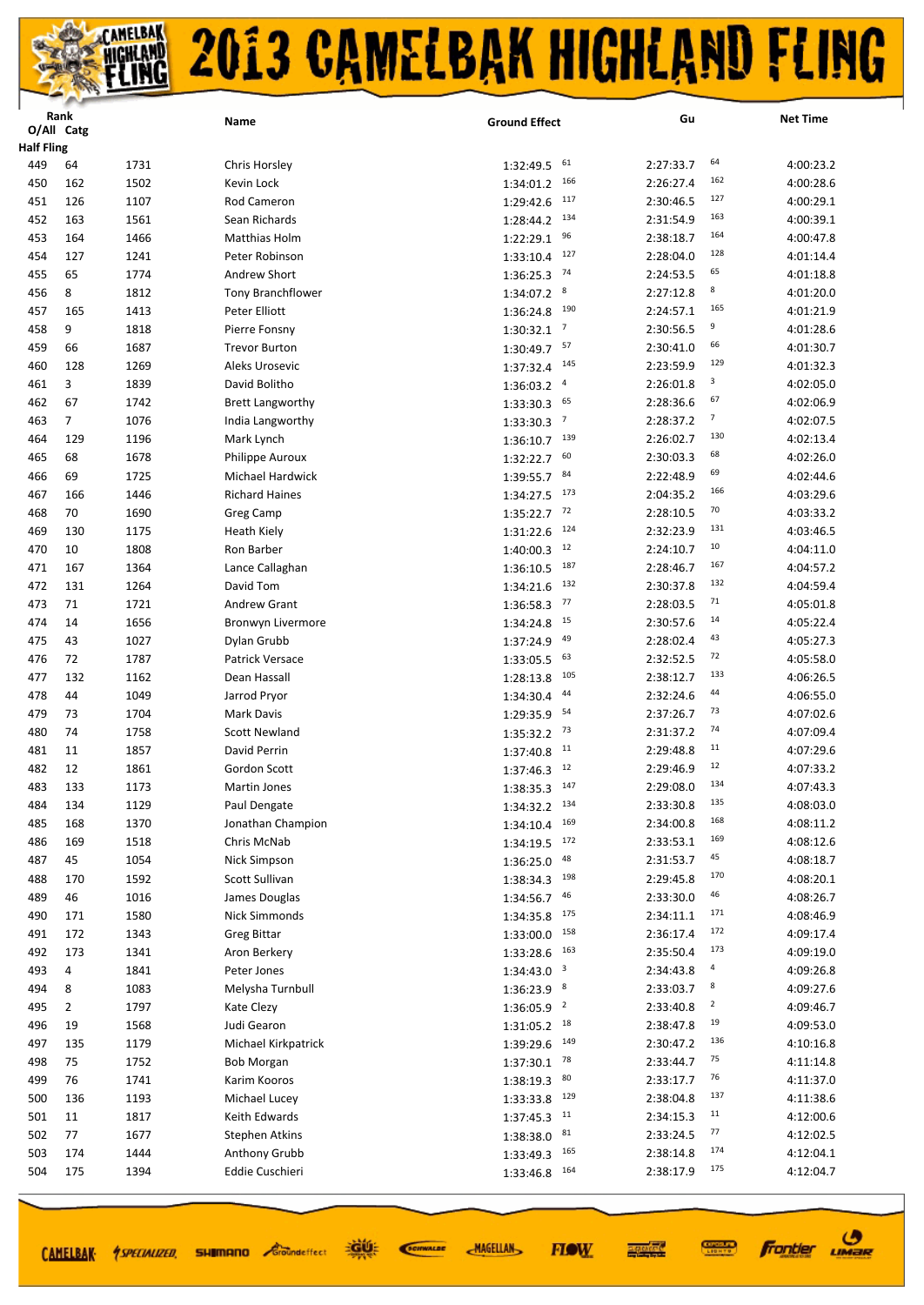|                   | Rank |      | Name                  | <b>Ground Effect</b>       | Gu        | <b>Net Time</b>  |
|-------------------|------|------|-----------------------|----------------------------|-----------|------------------|
| O/All Catg        |      |      |                       |                            |           |                  |
| <b>Half Fling</b> |      |      |                       |                            |           | 176              |
| 505               | 176  | 1458 | Jim Henderson         | 161<br>1:33:14.0           | 2:39:19.4 | 4:12:33.4<br>15  |
| 506               | 15   | 1671 | <b>Bec Simmer</b>     | 16<br>1:35:17.1            | 2:21:09.5 | 4:12:46.6        |
| 507               | 177  | 1397 | Michael Dabelstein    | 191<br>1:37:11.7           | 2:35:44.5 | 177<br>4:12:56.2 |
| 508               | 16   | 1643 | Gillian Dabelstein    | 18<br>1:37:15.8            | 2:35:43.1 | 16<br>4:12:58.9  |
| 509               | 17   | 1647 | Michelle Forster      | 22<br>1:41:56.9            | 2:31:41.5 | 17<br>4:13:38.4  |
| 510               | 137  | 1266 | <b>Stuart Tyler</b>   | 135<br>1:34:47.7           | 2:38:55.7 | 138<br>4:13:43.4 |
| 511               | 5    | 1844 | <b>Barry Whitton</b>  | 5<br>1:36:48.4             | 2:37:05.9 | 5<br>4:13:54.3   |
| 512               | 18   | 1668 | Cathie Savage         | 20<br>1:38:18.3            | 2:35:48.7 | 18<br>4:14:07.0  |
| 513               | 19   | 1653 | Amanda Levick         | 19<br>1:38:07.2            | 2:36:04.3 | 19<br>4:14:11.5  |
| 514               | 138  | 1257 | Malcolm Swinbourne    | 120<br>1:31:00.6           | 2:43:16.0 | 139<br>4:14:16.6 |
| 515               | 139  | 1145 | Adam Fulmer           | 148<br>1:38:36.4           | 2:36:08.9 | 140<br>4:14:45.3 |
| 516               | 78   | 1679 | Jeremy Barber         | 75<br>1:36:34.6            | 2:38:23.1 | 78<br>4:14:57.7  |
| 517               | 9    | 1078 | Rebecca Main          | 9<br>1:37:31.3             | 2:37:37.8 | 9<br>4:15:09.1   |
| 518               | 178  | 1547 | <b>Warren Page</b>    | 117<br>1:26:53.8           | 2:48:19.1 | 178<br>4:15:12.9 |
| 519               | 179  | 1470 | Mark Hutchison        | $118=$<br>1:26:56.1        | 2:48:18.2 | 179<br>4:15:14.3 |
| 520               | 180  | 1576 | lan Sherratt          | 159<br>1:33:04.4           | 2:42:11.8 | 180<br>4:15:16.2 |
| 521               | 181  | 1622 | <b>Geoff Withers</b>  | 201<br>1:39:08.1           | 2:36:08.6 | 181<br>4:15:16.7 |
| 522               | 182  | 1483 | Mark Keller           | 160<br>1:33:05.9           | 2:42:11.0 | 182<br>4:15:16.9 |
| 523               | 183  | 1631 | Jeanmaurice Younes    | 200<br>1:39:06.9           | 2:36:10.4 | 183<br>4:15:17.3 |
| 524               | 184  | 1552 | <b>Adam Philip</b>    | 192<br>1:37:27.5           | 2:38:32.4 | 184<br>4:15:59.9 |
| 525               | 79   | 1779 | Andrew Smith          | 76<br>1:36:51.7            | 2:39:23.1 | 79<br>4:16:14.8  |
|                   |      |      | Rowan Burke           | 153                        |           | 185              |
| 526               | 185  | 1358 |                       | 1:31:16.1<br>85            | 2:46:02.5 | 4:17:18.6<br>80  |
| 527               | 80   | 1695 | Tony Chard            | 1:41:04.8                  | 2:36:32.8 | 4:17:37.6<br>186 |
| 528               | 186  | 1331 | Phil B                | 193<br>1:38:07.1           | 2:39:35.0 | 4:17:42.1<br>141 |
| 529               | 140  | 1141 | Peter Fogarty         | 146<br>1:37:57.0           | 2:40:06.1 | 4:18:03.1<br>187 |
| 530               | 187  | 1352 | <b>Michael Briggs</b> | 199<br>1:38:50.0           | 2:39:16.3 | 4:18:06.3        |
| 531               | 47   | 1055 | Lincoln Smith         | 52<br>1:38:04.8            | 2:40:15.9 | 47<br>4:18:20.7  |
| 532               | 20   | 1311 | Natalie Smith         | 20<br>1:37:08.9            | 2:41:18.1 | 20<br>4:18:27.0  |
| 533               | 188  | 1501 | lan Linton            | 186<br>1:36:04.3           | 2:42:24.1 | 188<br>4:18:28.4 |
| 534               | 20   | 1640 | <b>Cath Chalmers</b>  | 17<br>1:37:12.3            | 2:41:17.3 | 20<br>4:18:29.6  |
| 535               | 21   | 1313 | Kelly Thompson        | 21<br>1:40:54.3            | 2:37:44.8 | 21<br>4:18:39.1  |
| 536               | 189  | 1356 | Paul Brunner          | 170<br>1:34:18.0           | 2:44:31.3 | 189<br>4:18:49.3 |
| 537               | 190  | 1387 | Chris Cotterell       | 204<br>1:40:10.2           | 2:39:04.7 | 190<br>4:19:14.9 |
| 538               | 191  | 1535 | Tyron Nicholson       | 205<br>1:40:11.2           | 2:39:03.9 | 191<br>4:19:15.1 |
| 539               | 21   | 1669 | Kim Scobie            | 21<br>1:40:19.3            | 2:39:08.5 | 21<br>4:19:27.8  |
| 540               | 192  | 1572 | Robert Sauer          | $1:36:22.2$ <sup>189</sup> | 2:43:09.1 | 192<br>4:19:31.3 |
| 541               | 193  | 1504 | Wayne Lowe            | 185<br>1:35:54.8           | 2:43:52.2 | 193<br>4:19:47.0 |
| 542               | 48   | 1059 | Lance Watson          | 47<br>1:35:44.0            | 2:44:21.4 | 48<br>4:20:05.4  |
| 543               | 194  | 1379 | Paul Clarke           | $1:38:10.9$ 194            | 2:42:09.1 | 194<br>4:20:20.0 |
| 544               | 195  | 1577 | Paul Shields          | 226<br>1:45:47.9           | 2:34:40.9 | 195<br>4:20:28.8 |
| 545               | 22   | 1660 | Lee Marion            | 1:22:02.9 5                | 2:58:26.3 | 22<br>4:20:29.2  |
| 546               | 196  | 1471 | Rob Hutchison         | 223<br>1:44:40.4           | 2:36:23.5 | 196<br>4:21:03.9 |
| 547               | 13   | 1856 | Ian Miles             | 13<br>1:41:48.4            | 2:39:28.8 | 13<br>4:21:17.2  |
| 548               | 197  | 1519 | <b>Bruce Miles</b>    | 209<br>1:41:51.9           | 2:39:26.6 | 197<br>4:21:18.5 |
| 549               | 198  | 1440 | David Gribble         | 203<br>1:39:58.0           | 2:42:17.4 | 198<br>4:22:15.4 |
| 550               | 22   | 1280 | Karen Alexander       | 22<br>1:44:02.6            | 2:33:21.8 | 22<br>4:22:24.1  |
| 551               | 199  | 1586 | Simon Stanley         | 183<br>1:35:51.2           | 2:46:44.5 | 199<br>4:22:35.7 |
| 552               | 12   | 1832 | David Percy           | 14<br>1:40:58.9            | 2:41:38.5 | 12<br>4:22:37.4  |
| 553               | 200  | 1391 | Peter Cuges           | 217<br>1:43:18.6           | 2:39:32.5 | 200<br>4:22:51.1 |
| 554               | 81   | 1698 | Peter Collins         | 88                         | 2:41:07.0 | 81<br>4:23:38.6  |
|                   |      |      |                       | 1:42:31.6<br>238           |           | 201              |
| 555               | 201  | 1498 | Stephen Leonard       | 1:48:05.4<br>68            | 2:32:53.5 | 4:23:42.2<br>82  |
| 556               | 82   | 1783 | Peter Stergiopoulos   | 1:34:10.4                  | 2:49:50.5 | 4:24:00.9<br>13  |
| 557               | 13   | 1825 | John Marks            | 1:41:56.7<br>16            | 2:42:05.9 | 4:24:02.6        |
| 558               | 83   | 1761 | Marc Ostril           | 69<br>1:34:30.3            | 2:49:40.6 | 83<br>4:24:10.9  |
| 559               | 14   | 1813 | Greg Brown            | 15<br>1:41:06.8            | 2:43:10.2 | 14<br>4:24:17.0  |
| 560               | 141  | 1252 | Peter Stewart         | 1:36:05.6<br>138           | 2:48:15.6 | 142<br>4:24:21.2 |
|                   |      |      |                       |                            |           |                  |

道理 SCIENALDE

**SHIMANO** *Groundeffect* 

**MAGELLAN** 

**CONNECT** 医硬体质

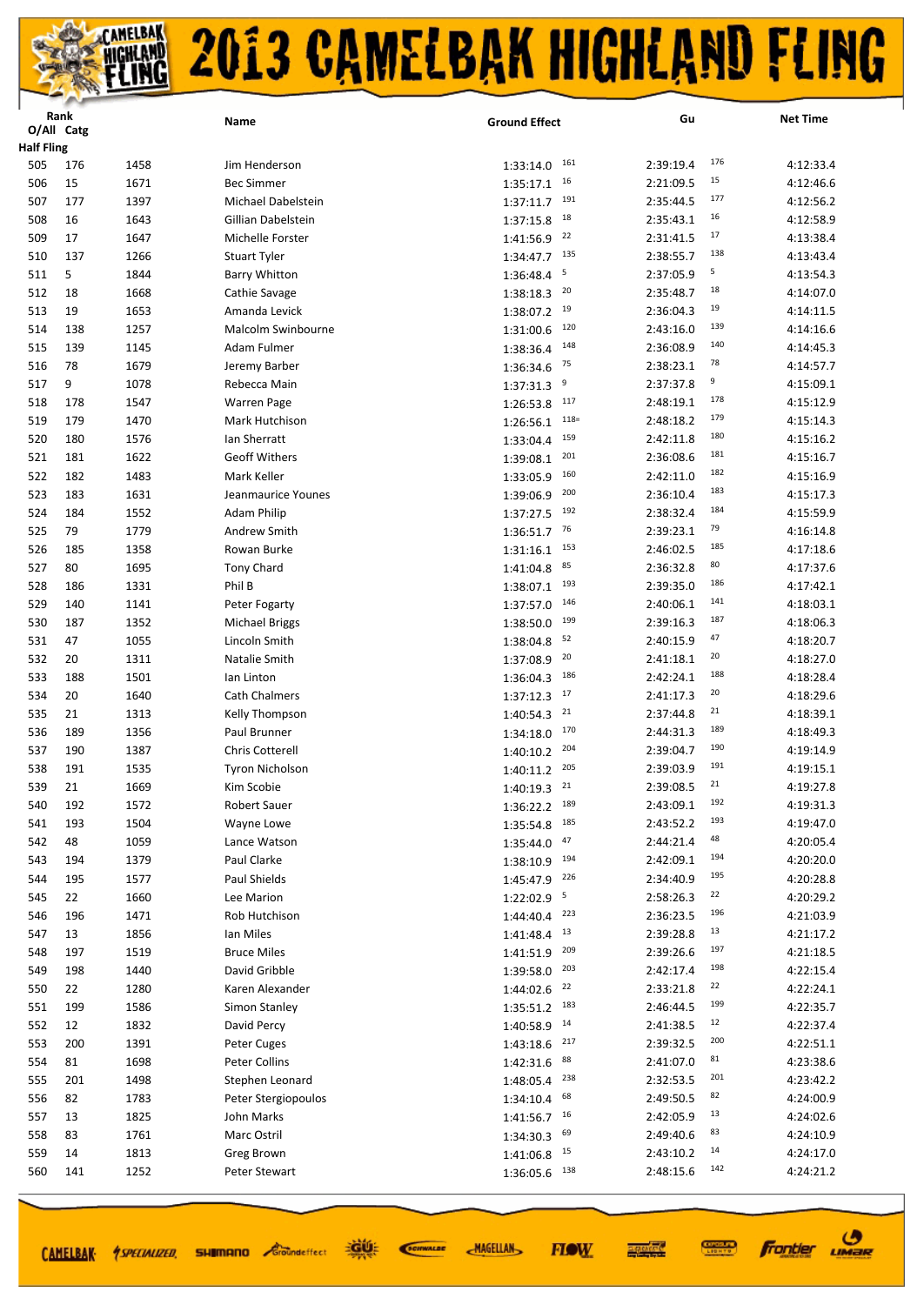|                   | Rank           |      | Name                  | <b>Ground Effect</b>                 | Gu        | <b>Net Time</b>             |
|-------------------|----------------|------|-----------------------|--------------------------------------|-----------|-----------------------------|
|                   | O/All Catg     |      |                       |                                      |           |                             |
| <b>Half Fling</b> |                |      |                       |                                      |           |                             |
| 561               | 23             | 1659 | Angela Malpass        | 23<br>1:42:10.1                      | 2:42:13.3 | 23<br>4:24:23.4             |
| 562               | 202            | 1509 | <b>Graeme Malpass</b> | 210<br>1:42:12.1                     | 2:42:11.8 | 202<br>4:24:23.9            |
| 563               | 203            | 1384 | Chris Cook            | 228<br>1:46:25.6                     | 2:26:10.8 | 203<br>4:24:33.3            |
| 564               | $\mathbf{1}$   | 1837 | Megan Patey           | $\overline{2}$<br>1:37:04.5          | 2:47:41.3 | $\mathbf{1}$<br>4:24:45.8   |
| 565               | 49             | 1063 | James Whittaker       | 45<br>1:34:52.1                      | 2:50:11.2 | 49<br>4:25:03.3             |
| 566               | 84             | 1737 | <b>Bernard Kelly</b>  | 82<br>1:39:00.8                      | 2:46:06.3 | 84<br>4:25:07.1             |
| 567               | 142            | 1230 | <b>Troy Plummer</b>   | 137<br>1:35:53.5                     | 2:49:40.7 | 143<br>4:25:34.2            |
| 568               | 50             | 1870 | Matthew Bargo         | 50<br>1:37:53.9                      | 2:35:28.3 | 50<br>4:25:49.2             |
| 569               | 204            | 1424 | Mark Galea            | 182<br>1:35:13.3                     | 2:50:59.8 | 204<br>4:26:13.1            |
| 570               | 143            | 1278 | Gareth Woods-Jack     | 140<br>1:36:21.5                     | 2:51:26.8 | 144<br>4:27:48.3            |
| 571               | 144            | 1212 | Jamie Morin           | 155<br>1:46:53.8                     | 2:41:02.8 | 145<br>4:27:56.6            |
| 572               | 24             | 1651 | Lani Imhof            | 27<br>1:46:09.5                      | 2:36:02.8 | 24<br>4:28:19.1             |
| 573               | 205            | 1629 | Michael Wu            | 215<br>1:42:44.0                     | 2:45:53.0 | 205<br>4:28:37.0            |
| 574               | 145            | 1181 | Simon Kovacevic       | 144<br>1:37:31.8                     | 2:51:11.3 | 146<br>4:28:43.1            |
| 575               | 146            | 1209 | Phillip Mitchell      | 160<br>1:49:42.8                     | 2:31:37.4 | 147<br>4:28:51.5            |
| 576               | 206            | 1376 | Ping Ching            | 212<br>1:42:34.7                     | 2:46:34.5 | 206<br>4:29:09.2            |
| 577               | 23             | 1294 |                       | 23                                   | 2:43:54.0 | 23<br>4:29:26.4             |
|                   |                | 1262 | Helen Haigh           | 1:45:32.4<br>141                     |           | 148                         |
| 578               | 147            |      | <b>Troy Thompson</b>  | 1:36:31.9<br>13                      | 2:52:56.8 | 4:29:28.7<br>15             |
| 579               | 15             | 1815 | <b>Bob Corless</b>    | 1:40:31.1                            | 2:49:17.0 | 4:29:48.1<br>85             |
| 580               | 85             | 1755 | Robert Munkman        | 83<br>1:39:01.9                      | 2:50:53.4 | 4:29:55.3<br>207            |
| 581               | 207            | 1342 | Scott Beuzeville      | 214<br>1:42:42.5                     | 2:27:59.8 | 4:30:06.9                   |
| 582               | 208            | 1368 | <b>Phil Carbins</b>   | 213<br>1:42:37.0                     | 2:28:00.9 | 208<br>4:30:07.3            |
| 583               | 209            | 1598 | Steve Thompson        | 255<br>2:07:37.4                     | 2:22:30.4 | 209<br>4:30:07.8            |
| 584               | 51             | 1871 | Christopher Twsoriero | 51<br>1:37:54.5                      | 2:39:49.8 | 51<br>4:30:12.9             |
| 585               | 148            | 1876 | Wayne Dreghorn        | 136<br>1:34:49.6                     | 2:56:20.9 | 149<br>4:31:10.5            |
| 586               | 3              | 1803 | Marlene Lynam         | $\overline{\mathbf{3}}$<br>1:40:43.3 | 2:51:57.5 | 3<br>4:32:40.8              |
| 587               | 10             | 1069 | Ilona Bayliss         | 10<br>1:38:16.8                      | 2:54:26.7 | 10<br>4:32:43.5             |
| 588               | 210            | 1404 | Theo Dickinson        | 220<br>1:44:11.4                     | 2:36:13.2 | 210<br>4:32:54.8            |
| 589               | 211            | 1565 | Daniel Rose           | 219<br>1:44:08.9                     | 2:36:12.8 | 211<br>4:32:55.2            |
| 590               | 212            | 1620 | Jamie Wilson          | 221<br>1:44:12.3                     | 2:36:13.7 | 212<br>4:32:56.6            |
| 591               | 24             | 1296 | Ulrike Imme           | 28<br>1:49:20.0                      | 2:42:00.8 | 24<br>4:33:11.2             |
| 592               | 213            | 1415 | Will Ervin            | 206<br>1:40:47.7                     | 2:52:49.8 | 213<br>4:33:37.5            |
| 593               | 214            | 1438 | <b>Matthew Gray</b>   | 208<br>1:41:45.2                     | 2:52:09.6 | 214<br>4:33:54.8            |
| 594               | 215            | 1486 | David King            | 233<br>1:47:25.7                     | 2:47:15.4 | 215<br>4:34:41.1            |
| 595               | 149            | 1090 | Andrew Beddie         | 153<br>1:46:17.9                     | 2:48:46.2 | 150<br>4:35:04.1            |
| 596               | 1              |      | Stratos               | $1:40:19.5$ <sup>1</sup>             | 2:38:40.7 | $\mathbf{1}$<br>4:35:36.0   |
| 597               | 25             | 1642 | <b>Phoebe Custer</b>  | 26<br>1:45:13.6                      | 2:51:06.4 | 25<br>4:36:20.0             |
| 598               | 216            | 1522 | Craig Moroz           | 184<br>1:35:51.9                     | 3:00:35.5 | 216<br>4:36:27.4            |
| 599               | 11             | 1077 | Hannah Lord           | $1:40:28.5$ <sup>11</sup>            | 2:56:06.1 | 11<br>4:36:34.6             |
| 600               | 16             | 1829 | Jack Moir             | 9<br>1:35:10.5                       | 3:01:39.5 | 16<br>4:36:50.0             |
| 601               | $\overline{2}$ | 1838 | Lorraine Werry        | $1:36:12.8$ <sup>1</sup>             | 3:00:39.0 | $\overline{2}$<br>4:36:51.8 |
| 602               | 217            | 1453 | <b>Bruce Harrison</b> | 197<br>1:38:31.9                     | 2:58:30.6 | 217<br>4:37:02.5            |
| 603               | 218            | 1434 | Jamie Gorman          | 196<br>1:38:28.9                     | 2:58:33.7 | 218<br>4:37:02.6            |
| 604               | 219            | 1517 | Simon McMahon         | 231<br>1:46:45.5                     | 2:51:32.9 | 219<br>4:38:18.4            |
| 605               | 220            | 1329 | <b>Brad Ashmore</b>   | 113<br>1:25:54.9                     | 3:12:38.6 | 220<br>4:38:33.5            |
| 606               | 86             | 1692 | David Carmichael      | 92<br>1:46:02.6                      | 2:53:28.5 | 86<br>4:39:31.1             |
| 607               | 150            | 1236 | <b>Timshel Pring</b>  | 169<br>2:10:35.6                     | 2:10:31.5 | 151<br>4:39:49.4            |
| 608               | 87             | 1792 | Dave Wilkinson        | 89                                   | 2:57:35.7 | 87<br>4:40:31.6             |
| 609               | 221            | 1443 | <b>Ben Groves</b>     | 1:42:55.9<br>222                     | 2:37:32.1 | 221<br>4:40:45.4            |
|                   |                |      |                       | 1:44:38.1<br>17                      |           | 17                          |
| 610               | 17             | 1814 | Tom Buckle            | 1:45:26.6<br>224                     | 2:37:33.3 | 4:40:45.7<br>222            |
| 611               | 222            | 1355 | Denis Brown           | 1:44:41.2                            | 2:37:31.1 | 4:40:46.3<br>223            |
| 612               | 223            | 1485 | Lawrence Kimberley    | 1:38:15.7<br>195                     | 3:02:44.9 | 4:41:00.6<br>88             |
| 613               | 88             | 1711 | Owen Evans            | 91<br>1:43:41.8                      | 2:36:05.1 | 4:41:58.9<br>224            |
| 614               | 224            | 1579 | <b>Frank Simmer</b>   | 1:36:12.9<br>188                     | 2:50:57.6 | 4:42:43.0                   |
| 615               | 151            | 1168 | Martin Horner         | 163<br>1:53:31.8                     | 2:41:02.4 | 152<br>4:42:57.8            |
| 616               | 225            | 1872 | Alfredo Pagano        | 241<br>1:48:34.2                     | 2:54:39.3 | 225<br>4:43:13.5            |
|                   |                |      |                       |                                      |           |                             |

道好 SCIENALDE

**MAGELLAN** 

**FIOW** 

**Frontier UMBR** 

**CONNECT** 

医学院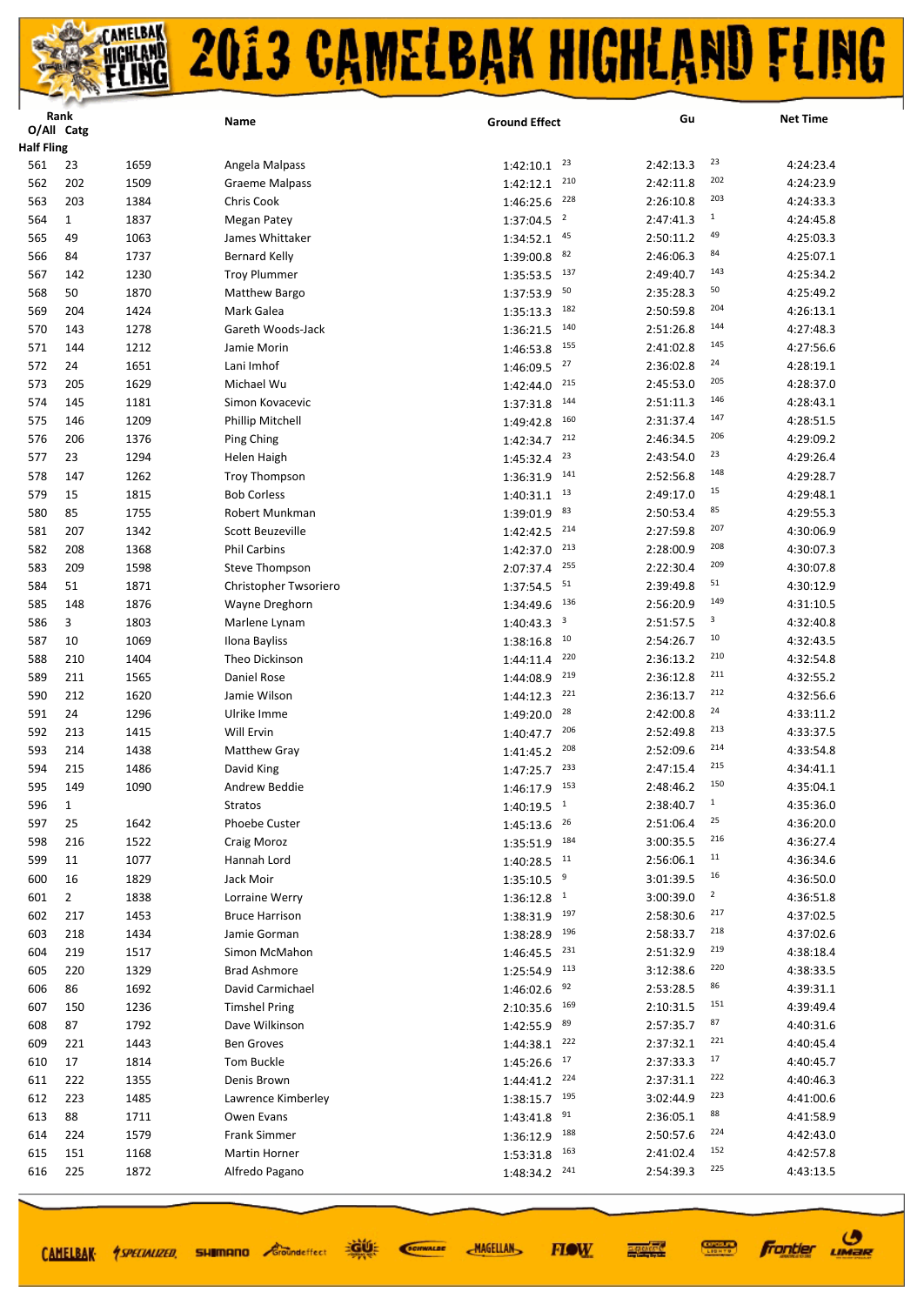|                   | Rank       |      | Name                  | <b>Ground Effect</b>        | Gu                     | <b>Net Time</b>              |
|-------------------|------------|------|-----------------------|-----------------------------|------------------------|------------------------------|
|                   | O/All Catg |      |                       |                             |                        |                              |
| <b>Half Fling</b> |            |      |                       |                             |                        |                              |
| 617               | 226        | 1395 | Mal Custer            | 225<br>1:45:12.1            | 2:58:16.0              | 226<br>4:43:28.1             |
| 618               | 25         | 1310 | Nadene Skelcher       | 25<br>1:47:04.4             | 2:48:12.6              | 25<br>4:44:29.2              |
| 619               | 227        | 1505 | David Lyell           | 227<br>1:46:15.4            | 2:58:26.8              | 227<br>4:44:42.2             |
| 620               | 228        | 1557 | <b>Stewart Read</b>   | 232<br>1:47:15.4            | 2:50:49.8              | 228<br>4:45:07.2             |
| 621               | 229        | 1530 | Martin Leach          | 207<br>1:41:08.6            | 3:04:48.8              | 229<br>4:45:57.4             |
| 622               | 12         | 1082 | Krista Sutton         | 12<br>1:51:00.2             | 2:55:06.7              | 12<br>4:46:06.9              |
| 623               | 152        | 1144 | Jaron Francis         | 159<br>1:49:17.0            | 2:46:13.5              | 153<br>4:46:31.9             |
| 624               | 89         | 1754 | Jock Muirhead         | 79<br>1:37:47.8             | 3:08:57.3              | 89<br>4:46:45.1              |
| 625               | 230        | 1399 | Andrew Darby          | 240<br>1:48:24.6            | 2:49:29.3              | 230<br>4:47:52.6             |
| 626               | 90         | 1712 | Mic Everett           | 94<br>1:47:26.8             | 2:52:00.0              | 90<br>4:48:13.8              |
| 627               | 231        | 1417 | Jonathan Everett      | 239<br>1:48:22.7            | 2:51:48.2              | 231<br>4:48:15.0             |
| 628               | 91         | 1771 | Frank Rome            | 93<br>1:47:15.8             | 2:55:29.7              | 91<br>4:48:36.5              |
| 629               | 52         | 1022 | Nathan Gibb           | 53<br>1:44:38.6             | 3:05:45.2              | 52<br>4:50:23.8              |
| 630               | 26         | 1312 | <b>Alison Strinic</b> | 29<br>1:50:18.8             | 2:52:39.2              | 26<br>4:51:00.3              |
| 631               | 92         | 1782 | <b>Brook Stannard</b> | 90<br>1:43:27.3             | 3:07:43.1              | 92<br>4:51:10.4              |
| 632               | 232        | 1602 | lan Tregenza          | 218<br>1:43:31.2            | 3:07:55.4              | 232<br>4:51:26.6             |
| 633               | 153        | 1153 | James Green           | 165<br>1:56:14.4            | 2:40:21.8              | 154<br>4:51:27.8             |
| 634               | 233        | 1381 | Lindsay Cohen         | 256<br>2:10:34.3            | 2:23:27.8              | 233<br>4:52:48.4             |
| 635               | 26         | 1635 | Marjorie Au           | 25<br>1:43:08.8             | 2:52:22.1              | 26<br>4:53:14.4              |
| 636               | 234        | 1543 | Shane O'Malley        | 235<br>1:47:40.5            | 2:56:21.6              | 234<br>4:53:43.4             |
| 637               | 27         | 1650 | <b>Catherine Head</b> | 28<br>1:55:14.9             | 2:53:45.7              | 27<br>4:54:47.0              |
| 638               | 4          | 1799 | Joanne Warren         | $\overline{a}$<br>1:55:17.5 | 2:53:45.5              | $\overline{a}$<br>4:54:48.7  |
| 639               | 235        | 1593 | David Sullivan        | 244<br>1:49:19.7            | 3:03:14.4              | 235<br>4:54:56.6             |
| 640               | 236        | 1553 | Ian Place             | 242<br>1:48:51.7            | 2:54:53.6              | 236<br>4:55:42.5             |
| 641               | 237        | 1454 | <b>Martin Hayes</b>   | 230<br>1:46:44.6            | 3:08:58.6              | 237<br>4:55:43.2             |
| 642               | 53         | 1044 | Daniel O'Malley       | 55<br>1:46:33.8             | 3:09:50.0              | 53<br>4:56:23.8              |
| 643               | 238        | 1542 | Tony O'Malley         | 234<br>1:47:26.8            | 3:08:58.7              | 238<br>4:56:25.5             |
| 644               | 27         | 1303 | Natalie Marshall      | 26<br>1:47:07.7             | 3:09:45.2              | 27<br>4:56:52.9              |
| 645               | 93         | 1767 | <b>Richard Riedel</b> | 97<br>1:49:40.5             | 3:07:16.1              | 93<br>4:56:56.6              |
| 646               | 154        | 1166 | David Hilder          | 156                         | 2:59:55.3              | 155<br>4:57:22.9             |
| 647               |            |      |                       | 1:48:10.6<br>24             |                        | 28                           |
| 648               | 28<br>239  | 1295 | Karen Higgs           | 1:45:54.8<br>229            | 3:01:17.3<br>3:11:03.7 | 4:57:32.2<br>239             |
|                   |            | 1566 | <b>Stephen Ross</b>   | 1:46:33.3<br>154            |                        | 4:57:37.0<br>156             |
| 649               | 155        | 1253 | <b>Greg Storok</b>    | 1:46:51.6<br>31             | 3:01:37.4              | 4:58:00.0<br>29              |
| 650               | 29         | 1287 | Lyndal De Ligt        | 1:55:14.3<br>32             | 3:04:25.7              | 4:59:40.0<br>30<br>4:59:42.8 |
| 651               | 30         | 1307 | Sally Rice            | 1:55:16.0                   | 3:04:26.8              | 94                           |
| 652               | 94         | 1702 | John Darin            | $1:42:21.3$ 87              | 3:17:25.1              | 4:59:46.4<br>157             |
| 653               | 156        | 1142 | Cameron Forsyth       | 1:45:12.2 152               | 3:11:25.1              | 5:00:06.8<br>14              |
| 654               | 14         | 1849 | Anthony El-Khoury     | 14<br>1:53:31.4             | 2:58:15.5              | 5:00:11.5<br>54              |
| 655               | 54         | 1028 | Daniel Hatfield       | 1:49:42.6<br>56             | 3:03:09.8              | 5:00:19.6<br>31              |
| 656               | 31         | 1315 | <b>Heather Voaden</b> | 27<br>1:47:30.7             | 3:13:05.4              | 5:00:36.1                    |
| 657               | 157        | 1119 | Glenn Clarke          | 150<br>1:40:10.9            | 3:20:49.3              | 158<br>5:01:00.2             |
| 658               | 240        | 1348 | <b>Richard Borg</b>   | 243<br>1:49:04.1            | 3:00:46.3              | 240<br>5:01:01.0             |
| 659               | 32         | 1304 | Michelle Peterson     | $2:00:27.5$ 33              | 3:01:17.1              | 32<br>5:01:44.6              |
| 660               | 158        | 1235 | <b>Graham Price</b>   | 161<br>1:50:19.9            | 3:11:53.7              | 159<br>5:02:13.6             |
| 661               | 159        | 1237 | <b>Thomas Prischl</b> | 1:45:02.0 151               | 3:17:18.0              | 160<br>5:02:20.0             |
| 662               | 241        | 1527 | James Murray          | 202<br>1:39:40.1            | 3:03:07.5              | 241<br>5:02:35.0             |
| 663               | 95         | 1705 | Craig Dawson          | 86<br>1:41:46.2             | 2:51:44.7              | 95<br>5:04:33.2              |
| 664               | 242        | 1614 | Dean Weston           | 245<br>1:52:20.4            | 3:12:53.8              | 242<br>5:05:36.6             |
| 665               | 55         | 1003 | Michael Athanassiou   | 60<br>1:56:17.5             | 2:56:19.0              | 55<br>5:07:36.6              |
| 666               | 243        | 1403 | Anthony Dickinson     | 247<br>1:53:42.8            | 3:00:34.8              | 243<br>5:07:45.0             |
| 667               | 18         | 1821 | John Hiron            | 20<br>1:57:23.2             | 2:53:32.8              | 18<br>5:07:56.8              |
| 668               | 244        | 1323 | Chris Allison         | 1:47:50.3<br>237            | 3:13:41.6              | 244<br>5:09:07.0             |
| 669               | 96         | 1748 | Peter McDonald        | 98<br>1:50:34.9             | 3:05:59.2              | 96<br>5:10:19.8              |
| 670               | 245        | 1618 | Stephen Williams      | 248<br>1:53:53.1            | 3:03:48.8              | 245<br>5:11:02.5             |
| 671               | 97         | 1729 | Jonathan Hirsch       | 96<br>1:48:45.8             | 3:23:22.4              | 97<br>5:12:08.2              |
| 672               | 3          | 1836 | Rita Mein             | $1:44:27.8$ <sup>3</sup>    | 3:27:50.7              | 3<br>5:12:18.5               |
|                   |            |      |                       |                             |                        |                              |

道好

**SHIMANO** *Groundeffect* 

CAMELBAK *ASPECIALIZED* 

SCIENALDE

**MAGELLAN** 

**Frontier UMBR** 

**CONNECT** 

医硬体质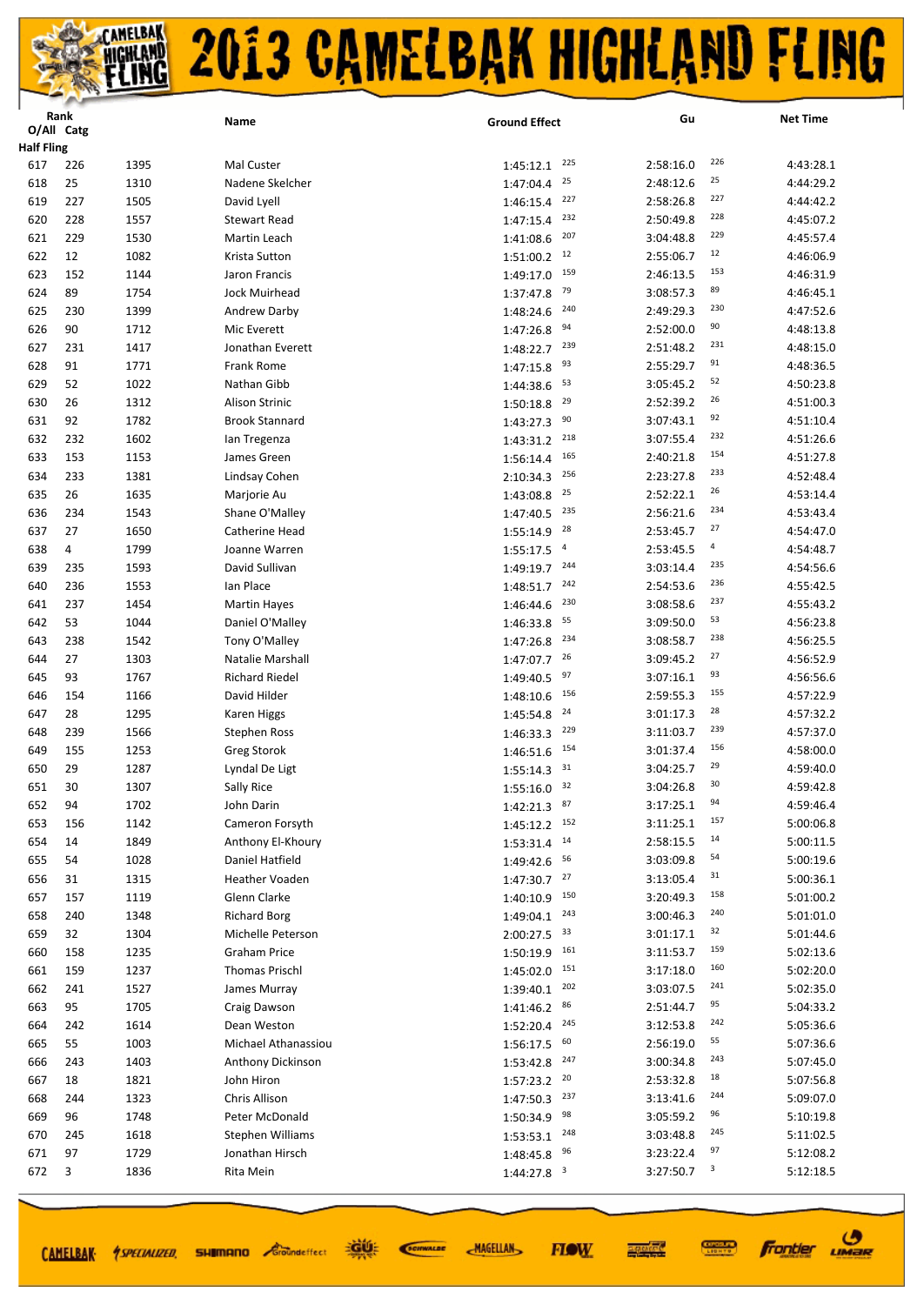|                   | Rank       |                | Name                   | <b>Ground Effect</b>      | Gu        | <b>Net Time</b>  |
|-------------------|------------|----------------|------------------------|---------------------------|-----------|------------------|
| <b>Half Fling</b> | O/All Catg |                |                        |                           |           |                  |
| 673               | 33         | 1290           | Jodie Eldridge         | 30<br>1:54:45.7           | 3:15:54.1 | 33<br>5:15:21.7  |
| 674               | 160        | 1254           | James Sullivan         | 164<br>1:55:04.3          | 3:09:03.8 | 161<br>5:16:18.7 |
| 675               | 28         | 1644           | Jodie Dawson           | 29<br>2:02:20.6           | 3:03:21.3 | 28<br>5:16:19.4  |
| 676               | 246        | 1478           | <b>Bruce Jones</b>     | 254<br>2:04:30.4          | 3:11:01.0 | 246<br>5:17:52.8 |
| 677               | 56         | 1038           | Ben Lush               | 57<br>1:49:43.7           | 3:20:50.6 | 56<br>5:17:58.9  |
| 678               | 98         | 1710           | <b>Hugh Elliott</b>    | 101<br>1:58:15.9          | 3:16:43.6 | 98<br>5:18:29.1  |
| 679               | 247        | 1507           | Robert Mackey          | 251<br>2:01:29.2          | 2:57:44.7 | 247<br>5:19:00.4 |
| 680               | 248        | 1499           | Eric Lewis             | 216<br>1:42:47.9          | 3:37:34.0 | 248<br>5:20:21.9 |
| 681               | 161        | 19             | Stephen Henry          | 13<br>1:01:33.5           | 1:42:23.2 | 162<br>5:20:30.9 |
| 682               | 249        | 1366           | Robert Cameron         | 252<br>2:02:03.8          | 3:18:28.1 | 249<br>5:20:31.9 |
| 683               | 162        | 1120           | Tim Cochran            | 162<br>1:50:41.3          | 3:24:34.7 | 163<br>5:20:44.7 |
| 684               | 250        | 1531           | Jarrod Newman          | 246<br>1:52:21.2          | 3:23:05.9 | 250<br>5:20:58.3 |
| 685               | 19         | 1822           | Ken Holt               | 18<br>1:52:28.3           | 3:22:49.9 | 19<br>5:21:04.2  |
| 686               | 29         | 1639           | Jenny Carroll          | 31<br>2:04:07.5           | 3:12:55.4 | 29<br>5:21:09.8  |
| 687               | 57         | 577            | Sven Kopf              | 18<br>1:07:07.5           | 1:39:57.6 | 57<br>5:21:12.8  |
| 688               | 13         | 1073           | Nicole Hutton          | 13<br>1:53:32.3           | 3:20:13.1 | 13<br>5:21:43.9  |
| 689               | 99         | 1733           | Peter Hutton           | 99<br>1:53:40.8           | 3:20:19.7 | 99<br>5:21:48.4  |
| 690               | 100        | 1707           | Ken Dick               | 95<br>1:48:21.5           | 3:37:14.9 | 100<br>5:25:36.4 |
| 691               | 163        | 1274           | Andrew Webb            | 166<br>1:57:39.0          | 3:28:33.5 | 164<br>5:27:33.2 |
| 692               | 251        | 1406           | <b>Bruce Donaldson</b> | 253<br>2:03:25.6          | 3:08:59.9 | 251<br>5:30:14.5 |
| 693               | 101        | 1850           | Joe Farrugia           | 100<br>1:54:21.8          | 3:31:22.1 | 101<br>5:30:32.3 |
| 694               | 164        | 1147           | Hussein Ghamrawi       | 168<br>1:58:35.4          | 3:23:25.8 | 165<br>5:32:31.7 |
| 695               | 34         | 1286           | Linda Cotterill        | 34<br>2:06:11.5           | 3:21:44.7 | 34<br>5:32:46.0  |
| 696               | 58         | 1050           | <b>Billal Rachidi</b>  | 61<br>1:56:51.0           | 3:22:05.4 | 58<br>5:33:16.5  |
| 697               | 252        | 1322           | Raymond Akhigbe        | 249<br>1:55:20.7          | 3:27:41.0 | 252<br>5:33:44.5 |
| 698               | 253        | 1591           | Chris Suchet-Pearson   | 250<br>1:57:13.0          | 3:25:56.9 | 253<br>5:34:12.2 |
| 699               | 30         | 1648           | Monica Hall            | 30<br>2:03:35.9           | 3:25:49.8 | 30<br>5:38:29.7  |
| 700               | 5          | 1806           | Kim Simister           | 5<br>2:03:39.8            | 3:25:49.4 | 5<br>5:38:32.0   |
| 701               | 165        | 1219           | Ross Nolan             | 170<br>2:20:19.0          | 3:14:04.0 | 166<br>5:39:29.7 |
| 702               | 59         | 1015           | Cameron Dick           | 59<br>1:51:38.9           | 3:48:30.0 | 59<br>5:40:08.9  |
| 703               | 60         | 1067           | Sam Wood               | 33<br>1:23:32.3           | 4:19:35.0 | 60<br>5:43:07.3  |
| 704               | 61         | 1052           | James Sandri           | 58<br>1:51:36.4           | 3:52:29.2 | 61<br>5:44:05.6  |
| 705               | 102        | 1708           | Jim Eddy               | 103<br>2:08:56.3          | 3:24:51.1 | 102<br>5:49:38.5 |
| 706               | 15         | 1863           | Ray Teuma              | 16<br>2:24:21.9           | 3:21:28.7 | 15<br>5:50:11.4  |
| 707               | 16         | 1854           | Carol Macdonald        | $2:24:25.2$ 17            | 3:21:26.7 | 16<br>5:50:12.2  |
| 708               | 103        | 1683           | David Blackwell        | 102<br>2:00:08.5          | 3:46:52.6 | 103<br>5:57:04.1 |
| 709               | 31         | 1673           | Denise Thornton        | $2:11:01.4$ 33            | 3:35:54.8 | 31<br>5:58:12.9  |
| 710               | 32         | 1670           | Heather Selwyn         | $2:12:26.6$ $34$          | 3:35:53.3 | 32<br>5:59:40.1  |
| 711               | 104        | 1739           | Ron Kerr               | $2:10:11.1$ 104           | 3:34:35.3 | 104<br>6:00:32.6 |
| 712               | 6          | 1800           | <b>Ulli Fisher</b>     | $2:14:14.4$ <sup>6</sup>  | 3:36:55.7 | 6<br>6:16:52.3   |
| 713               | 20         | 1819           | <b>Nigel Hartley</b>   | $2:14:14.5$ <sup>21</sup> | 3:36:57.1 | 20<br>6:16:52.5  |
| 714               | 105        | 1795           | Chris Wykes            | $2:14:21.2$ 106           | 3:36:57.2 | 105<br>6:16:53.0 |
| 715               | 33         | 1649           | Danielle Halvorsen     | $2:08:32.7$ 32            | 4:02:16.1 | 33<br>6:22:09.2  |
| 716               | 17         | 1855           | William Midson         | $2:10:20.7$ 15            | 4:16:28.0 | 17<br>6:33:11.8  |
| 717               | 14         | 1079           | Madeleine Midson       | $2:10:30.4$ <sup>14</sup> | 4:16:24.9 | 14<br>6:33:11.9  |
| 718               | 21         | 1823           | Tom Jensen             | $2:29:53.2$ <sup>22</sup> | 4:24:28.8 | 21<br>7:17:46.6  |
| 719               | 35         | 1299           | Yvonne Koncek          | 2:29:38.7 35              | 4:24:30.9 | 35<br>7:17:49.2  |
| 720               | 166        | 1164           | Chris Hayes            | $2:29:45.9$ $171$         | 4:25:17.1 | 167<br>7:17:50.5 |
|                   |            | Did not finish |                        |                           |           |                  |
|                   |            | 1198           | Nick Macleod           |                           | 3:09:22.7 | 61               |
|                   |            | 1185           | David Lea              | 167<br>1:57:50.1          |           |                  |
|                   |            | 1657           | <b>Ethel Loveridge</b> | 2:29:48.8 35              |           |                  |
|                   |            | 1146           | Andy Gardner           |                           |           |                  |
|                   |            | 1455           | Dick Heath             |                           |           |                  |
|                   |            | 1407           | Paul Donovan           | 257<br>2:13:29.3          |           |                  |
|                   |            | 1681           | Nick Bayfield          | 105<br>2:13:26.6          |           |                  |
|                   |            |                |                        |                           |           |                  |

道理

SCIENALDE

CAMELBAK 4 SPECIALIZED, SHIMMANO Croundeffect

**MAGELLAN** 

**Frontier UMBR** 

**CONNECT** 

医硬体质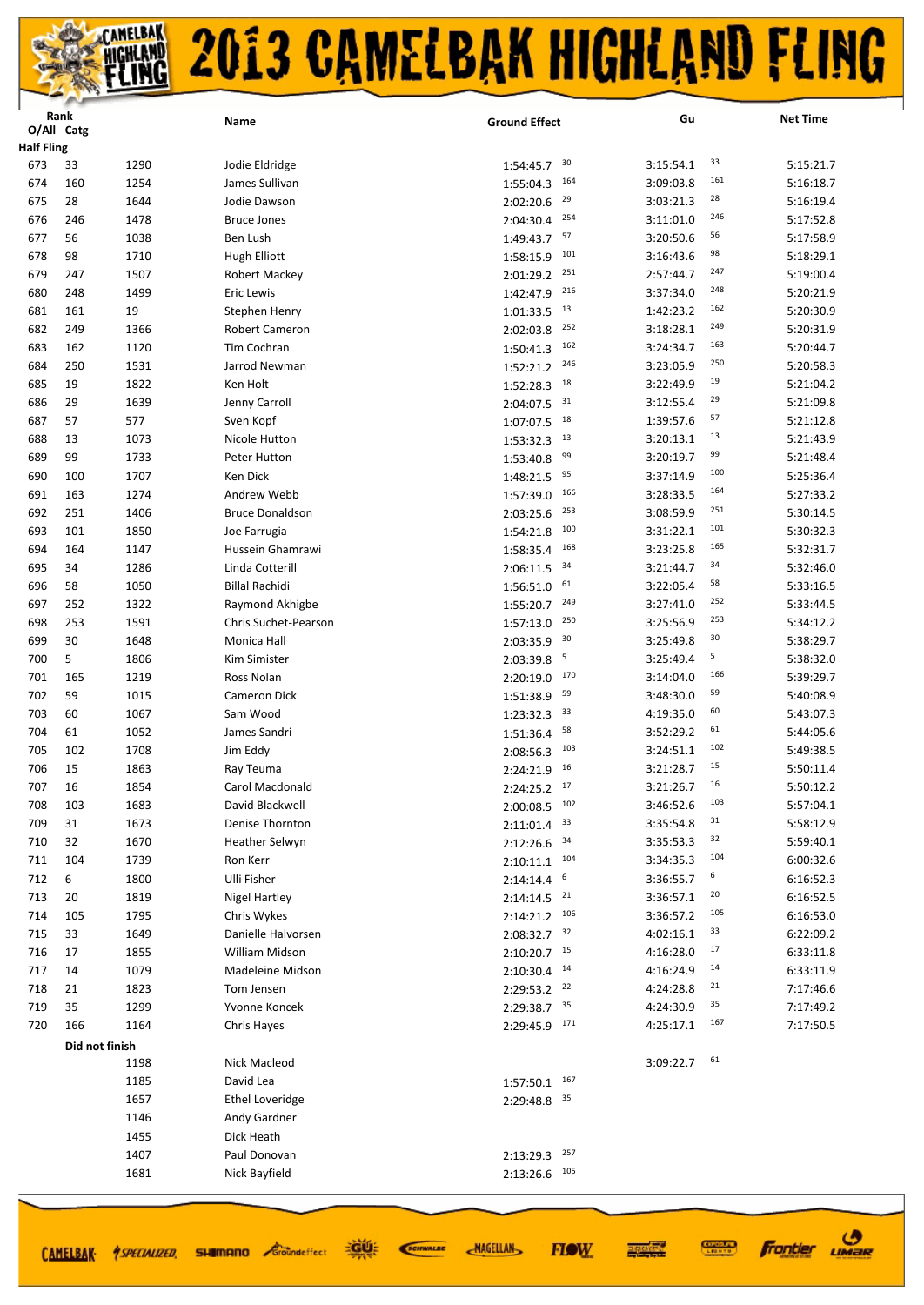| L<br>Rank<br>O/All Catg<br><b>Half Fling</b> | Name                          | <b>Ground Effect</b> | Gu |
|----------------------------------------------|-------------------------------|----------------------|----|
| Did not finish                               |                               |                      |    |
| 1574                                         | Andrew Sedger                 | 24<br>1:10:05.4      |    |
| 1189                                         | Glen Leechburch               | 77<br>1:19:15.8      |    |
| 1359                                         | Dimitri Burshtein             | 135<br>1:28:46.6     |    |
| 1121                                         | Anthony Coote                 | 111<br>1:28:51.1     |    |
| 1645                                         | Natasha Evans                 | 24<br>1:42:16.3      |    |
| 1416                                         | Gareth Evans                  | 211<br>1:42:20.2     |    |
| 1154                                         | Anthony Grice                 | 157<br>1:48:12.0     |    |
| 1216                                         | Daniel Neale                  | 158<br>1:48:12.4     |    |
| 1827                                         | Ross McLelland                | 19<br>1:56:15.3      |    |
| 1010                                         | Jacob Briggs                  |                      |    |
| 1019                                         | George Finlayson              |                      |    |
| 1020                                         | Tim Fitzpatrick               |                      |    |
| 1353                                         | <b>Max Briggs</b>             |                      |    |
| 1369                                         | Grant Chamberlain             |                      |    |
| 1450                                         | Charles Hardimon              |                      |    |
| 1539                                         | Robert O'Brien                |                      |    |
| 1661                                         | Kylie McAvoy                  |                      |    |
| 1663                                         | Anita Mudge                   |                      |    |
| 1672                                         | Avril Swan                    |                      |    |
| 1694                                         | Ross Caston                   |                      |    |
| 1740                                         | Stephen Knight                |                      |    |
| 1798                                         | Wendy Copeland                |                      |    |
| 1846                                         | <b>Judy Cameron</b>           |                      |    |
| Did not start                                |                               |                      |    |
| 1002                                         | Andrew Arthur                 |                      |    |
| 1009                                         | Luke Brame                    |                      |    |
| 1017                                         | Johan Dreyer                  |                      |    |
| 1021                                         | Peter Francis                 |                      |    |
| 1030                                         | Phillip Jones                 |                      |    |
| 1031                                         | Jon Kaethner                  |                      |    |
| 1032                                         | Mitchell Kingsford            |                      |    |
| 1051                                         | Ethan Ryan                    |                      |    |
| 1053                                         | <b>Troy Simpson</b>           |                      |    |
| 1075                                         | Sarah Langdon                 |                      |    |
| 1109                                         | John Carolan                  |                      |    |
| 1124                                         | Chris Criddle<br>Jason Finlen |                      |    |
| 1138<br>1139                                 | <b>Matthew Fleming</b>        |                      |    |
| 1140                                         | <b>Matthew Fleming</b>        |                      |    |
| 1143                                         | Paul Fowler                   |                      |    |
| 1151                                         | Michael Grandish              |                      |    |
| 1158                                         | Ben Hanley                    |                      |    |
| 1163                                         | Andrew Hayes                  |                      |    |
| 1169                                         | David Hourigan                |                      |    |
| 1184                                         | Martin Lawrence               |                      |    |
| 1199                                         | Kieron Maye                   |                      |    |
| 1203                                         | Mark McLean                   |                      |    |
| 1205                                         | <b>Andrew Menzies</b>         |                      |    |
| 1208                                         | Brendan Miotello              |                      |    |
| 1228                                         | Sam Petinsky                  |                      |    |
| 1238                                         | John Reardon                  |                      |    |
| 1243                                         | Alex Rose-Innes               |                      |    |
| 1244                                         | Thomas Roxburgh               |                      |    |
| 1245                                         | <b>Brett Rudzis</b>           |                      |    |
| 1247                                         | Allister Scott                |                      |    |

道纸

SCIENALDE

**MAGELLAN** 



**CONNECT** 

医硬体质

**FIOW** 

**Net Time**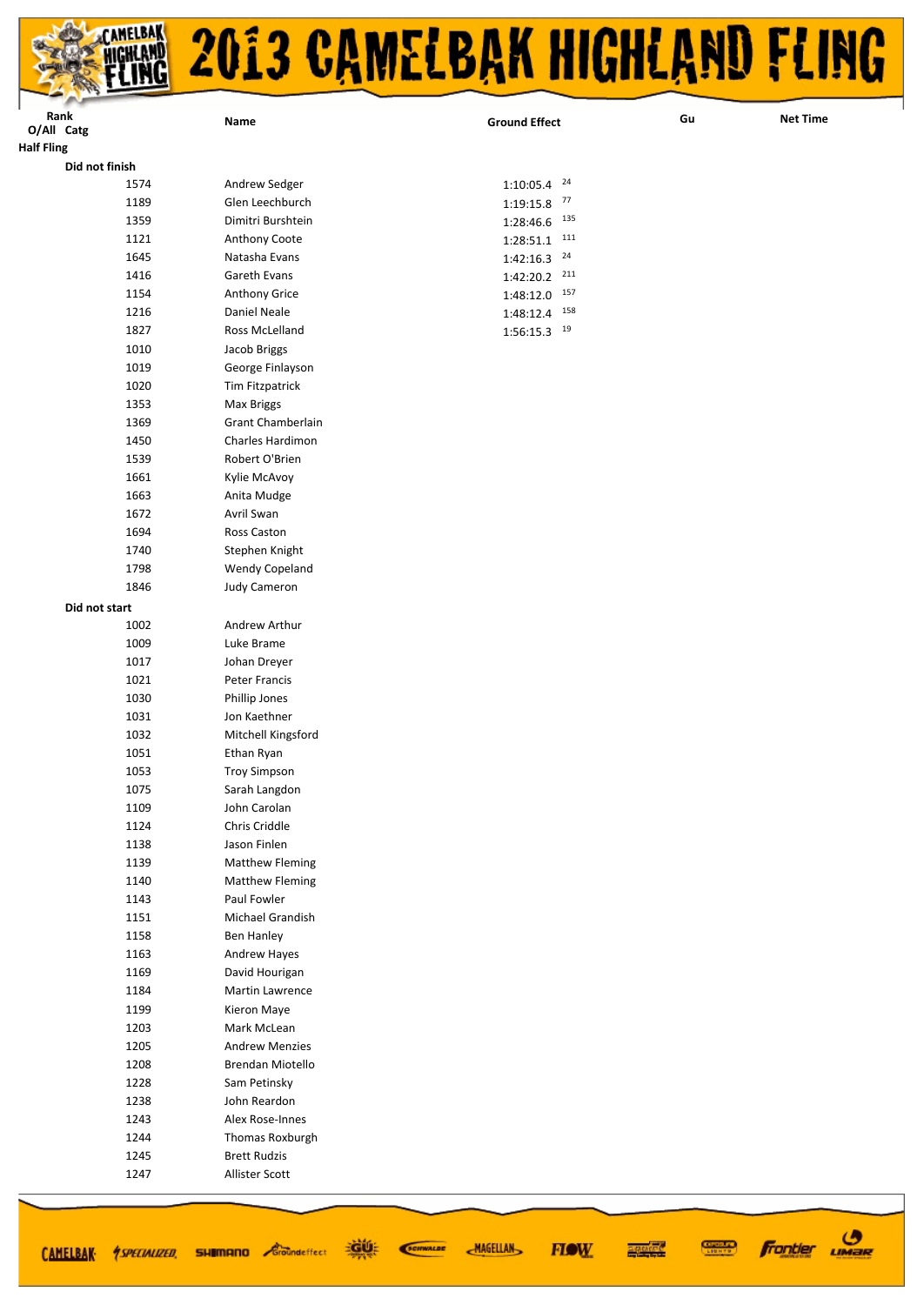

| Rank              | Name                         | <b>Ground Effect</b> | Gu | <b>Net Time</b> |
|-------------------|------------------------------|----------------------|----|-----------------|
| O/All Catg        |                              |                      |    |                 |
| <b>Half Fling</b> |                              |                      |    |                 |
| Did not start     |                              |                      |    |                 |
| 1248<br>1259      | Tim Sheedy                   |                      |    |                 |
| 1263              | Chris Taylor<br>Khalid Toefy |                      |    |                 |
| 1272              | Simon Vizor                  |                      |    |                 |
| 1297              | Kate Jenkin                  |                      |    |                 |
| 1302              | Beth Macdonald               |                      |    |                 |
| 1309              | Patience Shirley             |                      |    |                 |
| 1314              | Laura Vize                   |                      |    |                 |
| 1317              | Kylie Webb                   |                      |    |                 |
| 1318              | Juliane Wisata               |                      |    |                 |
| 1325              | Andrew Amos                  |                      |    |                 |
| 1328              | George Ashford               |                      |    |                 |
| 1333              | James Barber                 |                      |    |                 |
| 1338              | Andrew Belger                |                      |    |                 |
| 1347              | Russell Bolden               |                      |    |                 |
| 1351              | David Briggs                 |                      |    |                 |
| 1354              | Steve Brown                  |                      |    |                 |
| 1371              | Stephen Champion             |                      |    |                 |
| 1372              | Mark Chapman                 |                      |    |                 |
| 1373              | Andrew Chapman               |                      |    |                 |
| 1388              | Danny Cremasco               |                      |    |                 |
| 1389              | Steven Cremasco              |                      |    |                 |
| 1410              | Gary Eastment                |                      |    |                 |
| 1420              | John Forrest                 |                      |    |                 |
| 1422              | Michael Foster               |                      |    |                 |
| 1423              | Tom Fyfe                     |                      |    |                 |
| 1429              | Greg Gillespie               |                      |    |                 |
| 1431              | Damian Goodman               |                      |    |                 |
| 1433              | Brendan Gorman               |                      |    |                 |
| 1437              | Andrew Gray                  |                      |    |                 |
| 1449              | Andrew Hamilton              |                      |    |                 |
| 1452              | Richard Hardy                |                      |    |                 |
| 1456              | Craig Heinrich               |                      |    |                 |
| 1460              | <b>Richard Hewitt</b>        |                      |    |                 |
| 1461              | Lee Hill                     |                      |    |                 |
| 1468              | <b>Michael Hughes</b>        |                      |    |                 |
| 1473<br>1474      | Greg James<br>Paul Jansz     |                      |    |                 |
| 1476              | Anthony Jereley              |                      |    |                 |
| 1477              | Andrew Johnson               |                      |    |                 |
| 1480              | Jonathon Kane                |                      |    |                 |
| 1482              | Richard Kellaway             |                      |    |                 |
| 1487              | Tim Kirby                    |                      |    |                 |
| 1491              | Ben Kruger                   |                      |    |                 |
| 1494              | Gary Latter                  |                      |    |                 |
| 1497              | Matthew Leman                |                      |    |                 |
| 1529              | Matt Nash                    |                      |    |                 |
| 1544              | Chris Obrien                 |                      |    |                 |
| 1545              | Ed Oneil                     |                      |    |                 |
| 1548              | Jonathan Pearce              |                      |    |                 |
| 1551              | Sam Pfafflin                 |                      |    |                 |
| 1554              | Peter Portanger              |                      |    |                 |
| 1555              | Ian Rachel                   |                      |    |                 |
| 1558              | Wayne Reade                  |                      |    |                 |
| 1559              | Peter Reynolds               |                      |    |                 |
|                   |                              |                      |    |                 |

道纸

CAMELBAK *SPECIALIZED* SHUMANO Coundeffect

SCIENALDE

**MAGELLAN** 

**Frontier UMBR** 

**CONNECT** 

医硬体质